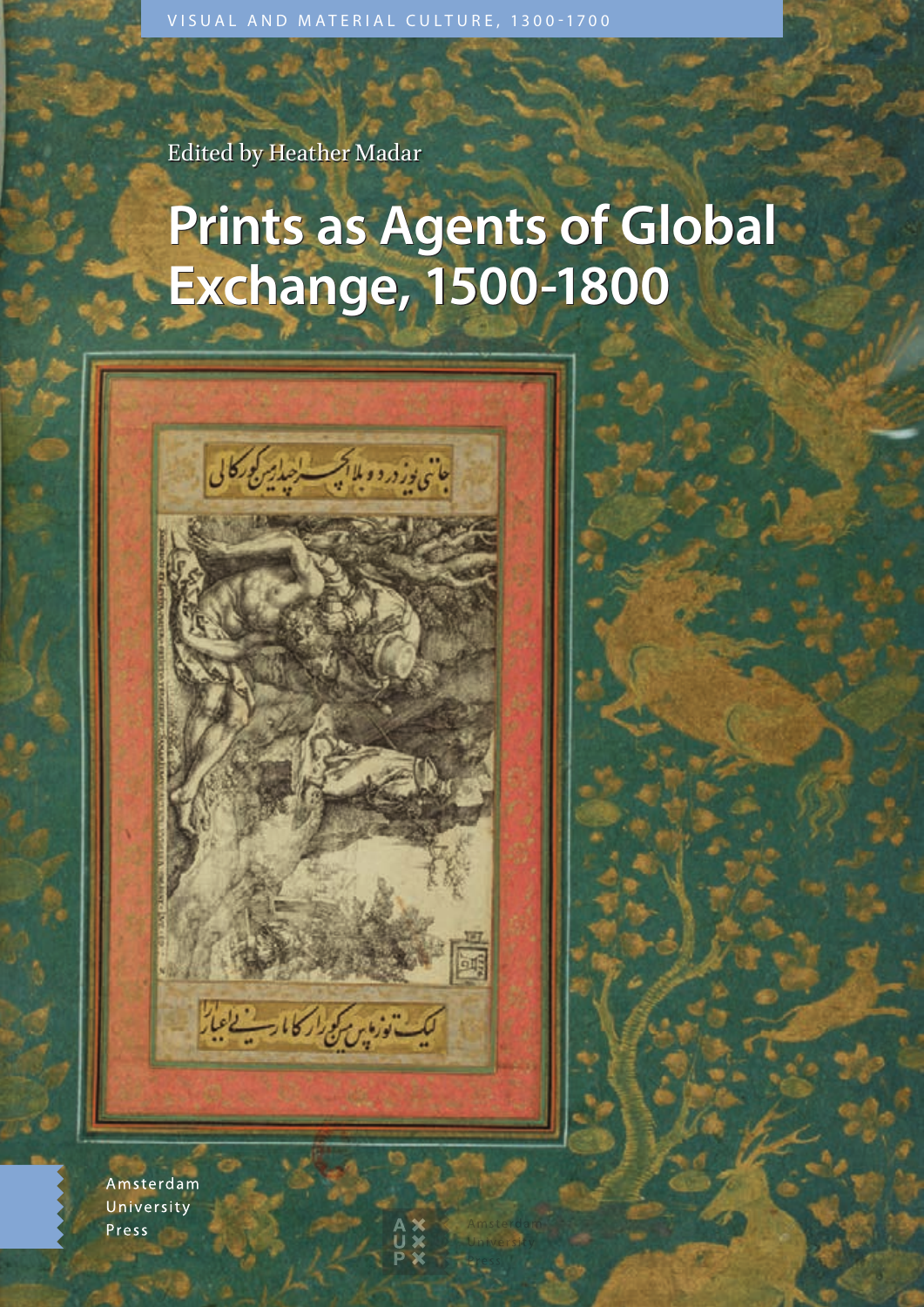Prints as Agents of Global Exchange, 1500-1800

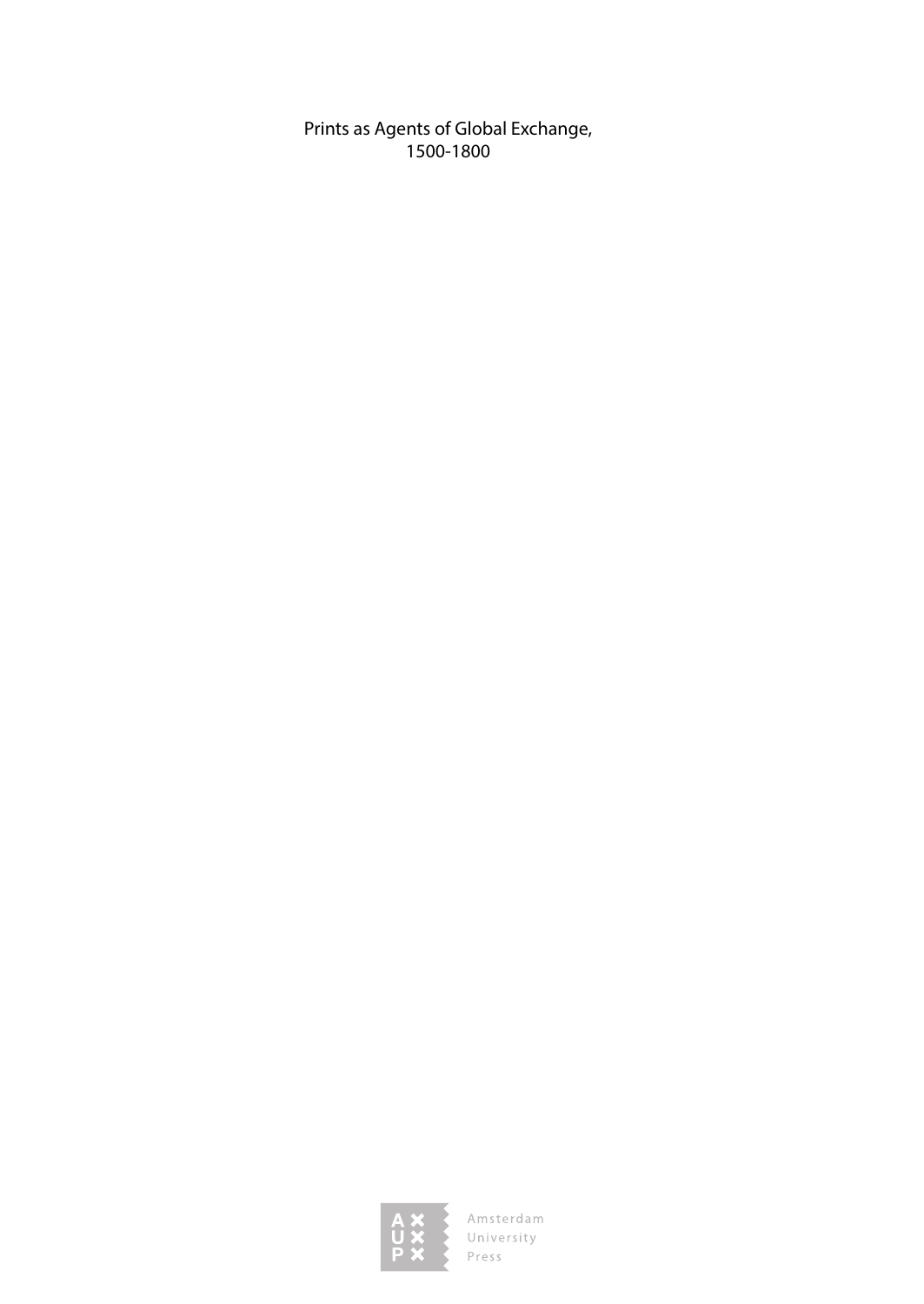### **Visual and Material Culture, 1300-1700**

A forum for innovative research on the role of images and objects in the late medieval and early modern periods, *Visual and Material Culture, 1300-1700* publishes monographs and essay collections that combine rigorous investigation with critical inquiry to present new narratives on a wide range of topics, from traditional arts to seemingly ordinary things. Recognizing the fluidity of images, objects, and ideas, this series fosters cross-cultural as well as multi-disciplinary exploration. We consider proposals from across the spectrum of analytic approaches and methodologies.

### *Series Editor*

Dr. Allison Levy, an art historian, has written and/or edited three scholarly books, and she has been the recipient of numerous grants and awards, from the National Endowment for the Humanities, the American Association of University Women, the Getty Research Institute, the Dumbarton Oaks Research Library of Harvard University, the Whiting Foundation and the Bogliasco Foundation, among others. [www.allisonlevy.com.](http://www.allisonlevy.com)

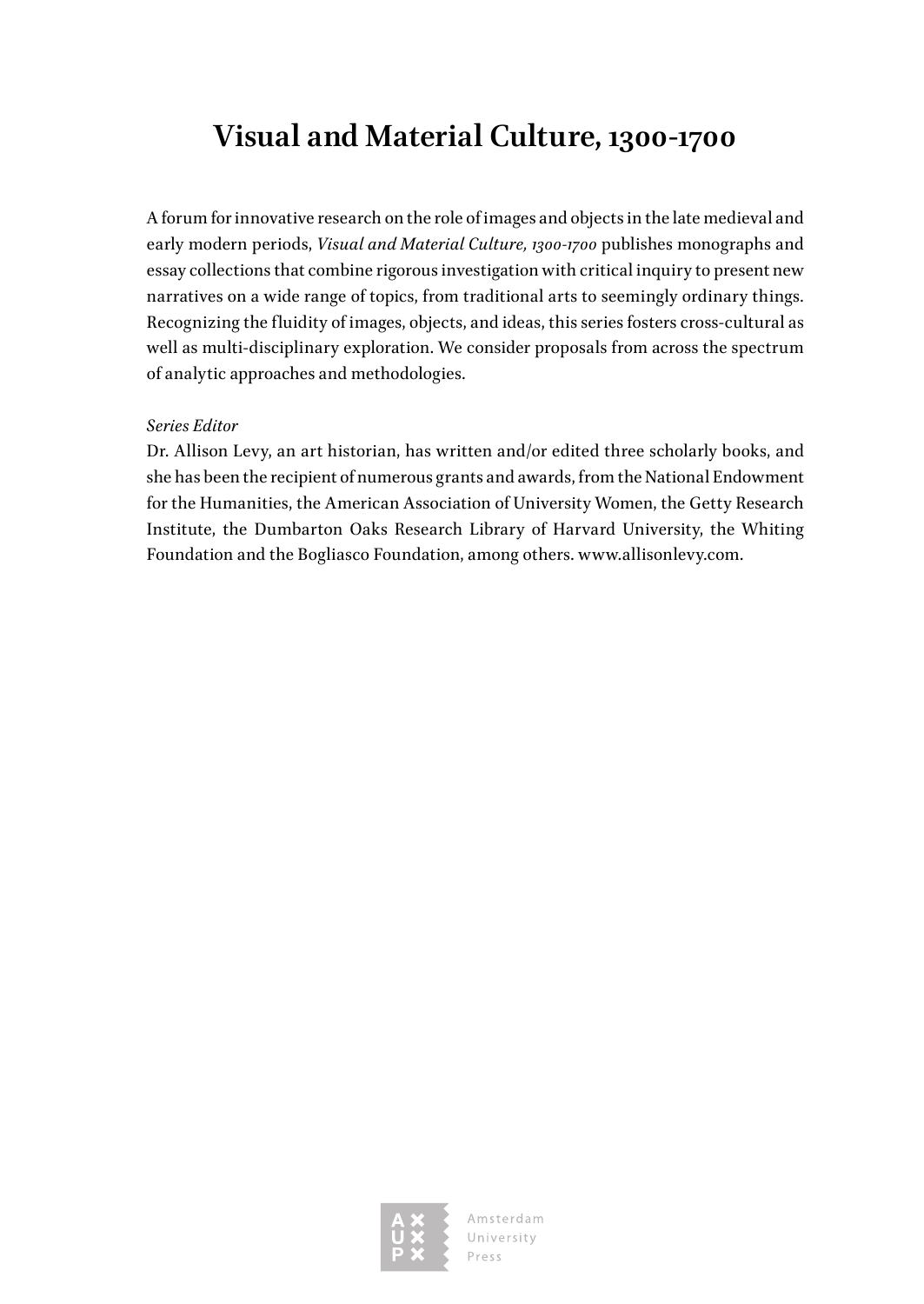# Prints as Agents of Global Exchange, 1500-1800

*Edited by Heather Madar*

Amsterdam University Press

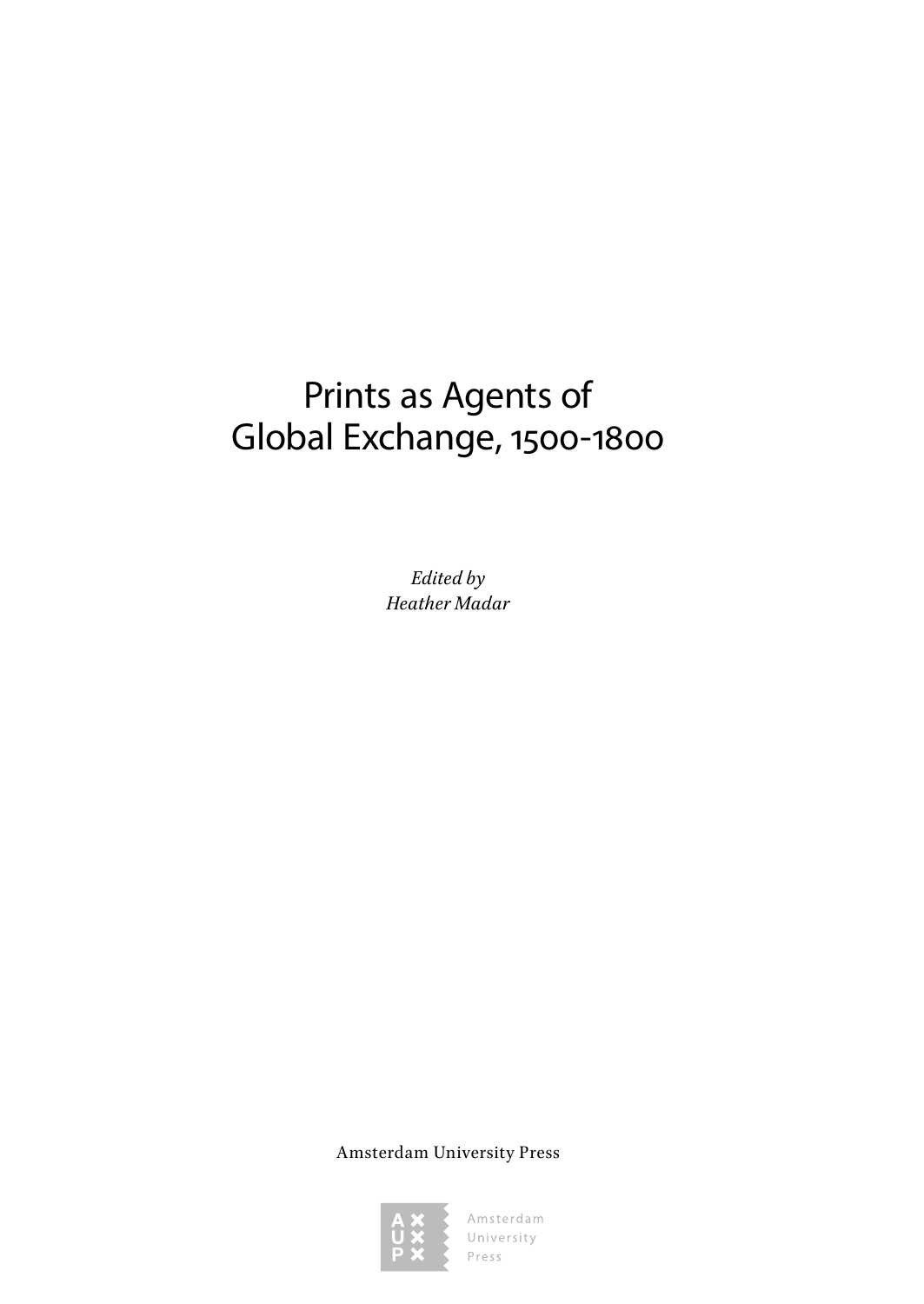Cover illustration:

Cover design: Coördesign, Leiden Lay-out: Crius Group, Hulshout

isbn 978 94 6298 790 6 e-ISBN 978 90 4854 0013 DOI 10.5117/9789462987906 nur 654 | 685

© The authors / Amsterdam University Press B.V., Amsterdam 2021

All rights reserved. Without limiting the rights under copyright reserved above, no part of this book may be reproduced, stored in or introduced into a retrieval system, or transmitted, in any form or by any means (electronic, mechanical, photocopying, recording or otherwise) without the written permission of both the copyright owner and the author of the book.

Every effort has been made to obtain permission to use all copyrighted illustrations reproduced in this book. Nonetheless, whosoever believes to have rights to this material is advised to contact the publisher.

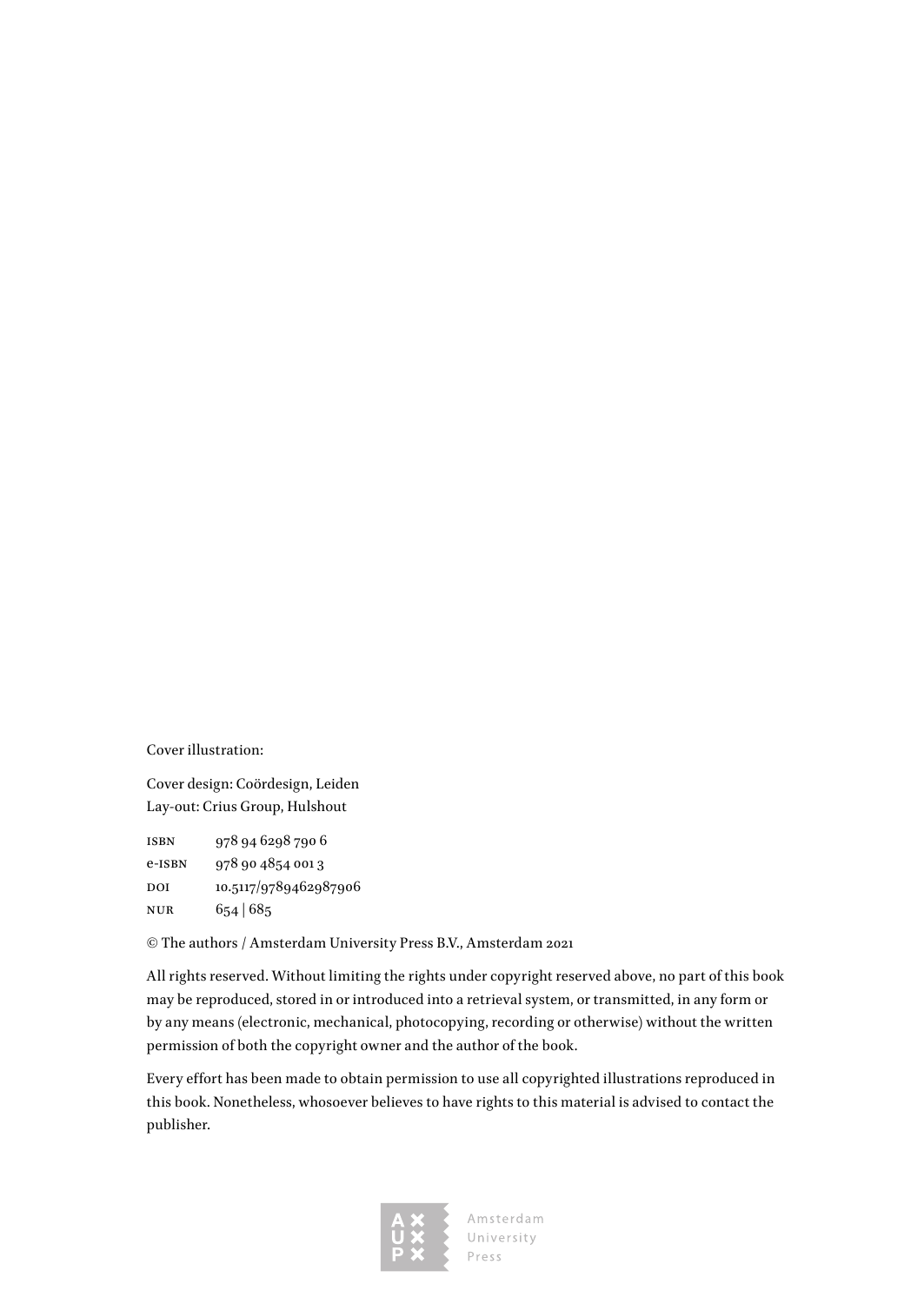# **Table of Contents**

|                | List of illustrations                                                                                                                               |     |
|----------------|-----------------------------------------------------------------------------------------------------------------------------------------------------|-----|
|                | Introduction<br>Heather Madar                                                                                                                       | 17  |
| $\mathbf{1}$   | Concealing and Revealing the Female Body in European Prints and<br><b>Mughal Paintings</b><br>Saleema Waraich                                       | 31  |
| $\mathbf{2}$   | The Sultan's Face Looks East and West: European Prints and Ottoman<br>Sultan Portraiture<br>Heather Madar                                           | 73  |
| 3              | From Europe to Persia and Back Again: Border-Crossing Prints and the<br>Asymmetries of Early Modern Cultural Encounter<br>Kristel Smentek           | 107 |
| $\overline{4}$ | The Dissemination of Western European Prints Eastward: The<br><b>Armenian Case</b><br>Sylvie L. Merian                                              | 127 |
| 5              | The Catholic Reformation and Japanese Hidden Christians: Books as<br><b>Historical Ties</b><br>Yoshimi Orii                                         | 159 |
| 6              | (Re)framing the Virgin of Guadalupe: The Concurrence of Early<br>Modern Prints and Colonial Devotions in Creating the Virgin<br>Raphaèle Preisinger | 181 |
| 7              | Hidden Resemblances: Re-contextualized and Re-framed: Diego de<br>Valadés' Cross Cultural Exchange<br>Linda Báez and Emilie Carreón                 | 215 |
| 8              | The Practice of Art: Auxiliary Plastic Models and Prints in Italy, Spain,<br>and Peru<br>Alexandre Ragazzi                                          | 261 |

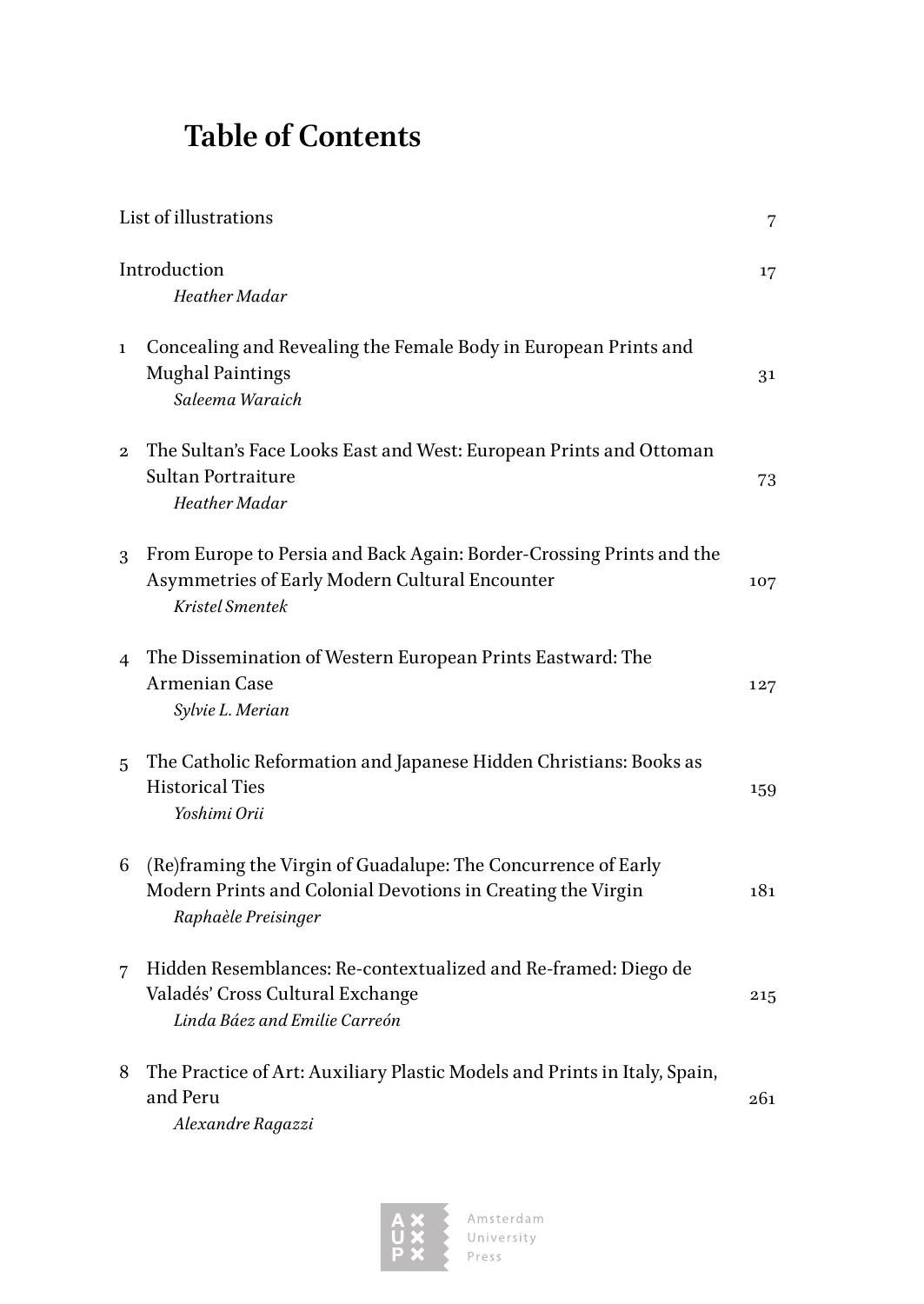9 [Ink and Feathers: Prints, Printed Books, and Mexican Featherwork](#page--1-0) 283 *[Corinna T. Gallori](#page--1-0)*

[Index](#page--1-0) 317

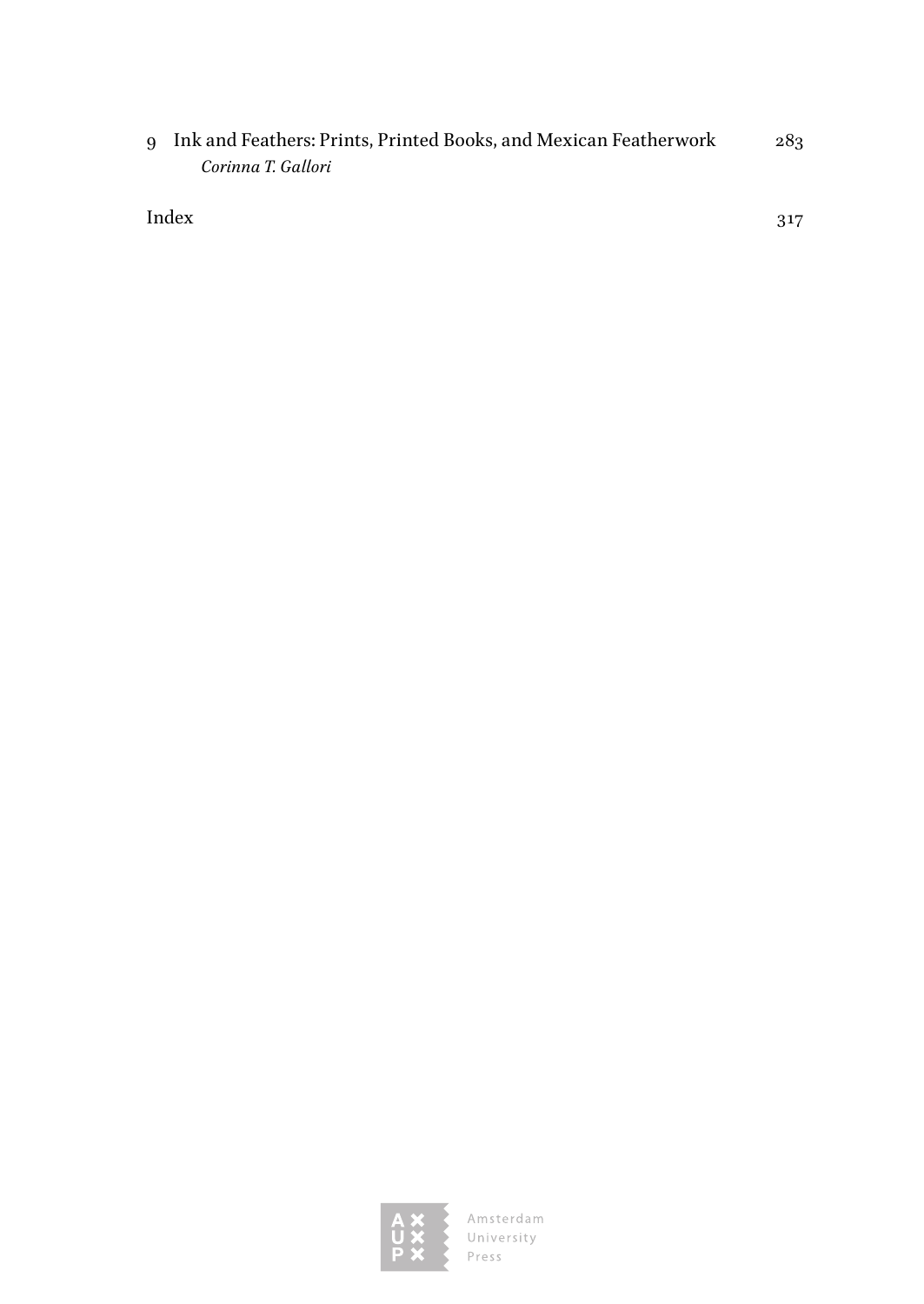## <span id="page-7-0"></span>**List of illustrations**

| 1        | Concealing and Revealing the Female Body in European                              |                |
|----------|-----------------------------------------------------------------------------------|----------------|
|          | <b>Prints and Mughal Paintings</b>                                                |                |
| Figure 1 | A Celestial Woman Attendant with a Vina (Stringed Instru-                         |                |
|          | ment). Artist/maker unknown. 956-973, Sandstone, 25 $1/8 \times 10$               |                |
|          | $1/2 \times 71/4$ inches (63.8 × 26.7 × 18.4 cm). Philadelphia Museum             |                |
|          | of Art, Purchased from the Stella Kramrisch Collection with                       |                |
|          | funds contributed by R. Sturgis Ingersoll, Nelson Rockefeller,                    |                |
|          | and other generous donors, the bequest of Sophia Cadwalader,                      |                |
|          | the Popular Subscription Fund, and proceeds from the sale of                      |                |
|          | deaccessioned works of art, 1956-75-12                                            | 42             |
| Figure 2 | Pietas Regia, the second title page from the first volume                         |                |
|          | of Plantiin Biblia Sacra (also known as the Polyglot Bible).                      |                |
|          | Printed by Christopher Plantiin in Antwerp between 1568-72.                       |                |
|          | Newberry Digital Collections (Newberry Library)                                   | 45             |
| Figure 3 | A female figure standing in a landscape holding a four-stringed                   |                |
|          | "khuuchir" and a lotus, South Asia, Mughal, late 16 <sup>th</sup> century         |                |
|          | (c. 1590). Opaque watercolor with gold on paper, mounted                          |                |
|          | with borders of gold-decorated cream and blue paper; page:                        |                |
|          | $31.6 \times 20.7$ cm (12 7/16 $\times$ 8 1/8 in.). The Cleveland Museum of       |                |
|          | Art, Gift in honor of Madeline Neves Clapp; Gift of Mrs. Henry                    |                |
|          | White Cannon by exchange; Bequest of Louise T. Cooper;                            |                |
|          | Leonard C. Hanna Jr. Fund; From the Catherine and Ralph                           |                |
|          | Benkaim Collection 2013.311                                                       | 47             |
| Figure 4 | The Martyrdom of Saint Cecilia, a close copy of an engraving                      |                |
|          | by Jerome [Hieronymus] Wierix (Netherlandish, c. 1553-1619).                      |                |
|          | Artist: Nini. South Asia, Mughal, first half of the 17 <sup>th</sup> century.     |                |
|          | Opaque watercolor and gold on paper. © Victoria and Albert                        |                |
|          | Museum, London; IM.139A-1921                                                      | 48             |
| Figure 5 | The Annunciation, from a Mirror of Holiness (Mir'at al-quds) of                   |                |
|          | Father Jerome Xavier, made for Prince Salim (later the emperor                    |                |
|          | Jahangir). South Asia, Mughal, 1602-1604. Opaque watercolor                       |                |
|          | and gold on paper; page: $26.2 \times 15.4$ cm (10 $5/16 \times 6$ 1/16 in.). The |                |
|          | Cleveland Museum of Art, John L. Severance Fund 2005.145.15.a                     | 5 <sup>1</sup> |
| Figure 6 | Detail from the birth of Timur, from an imperial copy of Abul                     |                |
|          | Fazl's Akbarnama, (Vol. I). South Asia, Mughal, c. 1602. Paint-                   |                |
|          | ing ascribed to Surdas Gujarati. Opaque watercolors with gold                     |                |
|          | on paper. © The British Library Board (Or.12988.f.34v)                            | 52             |

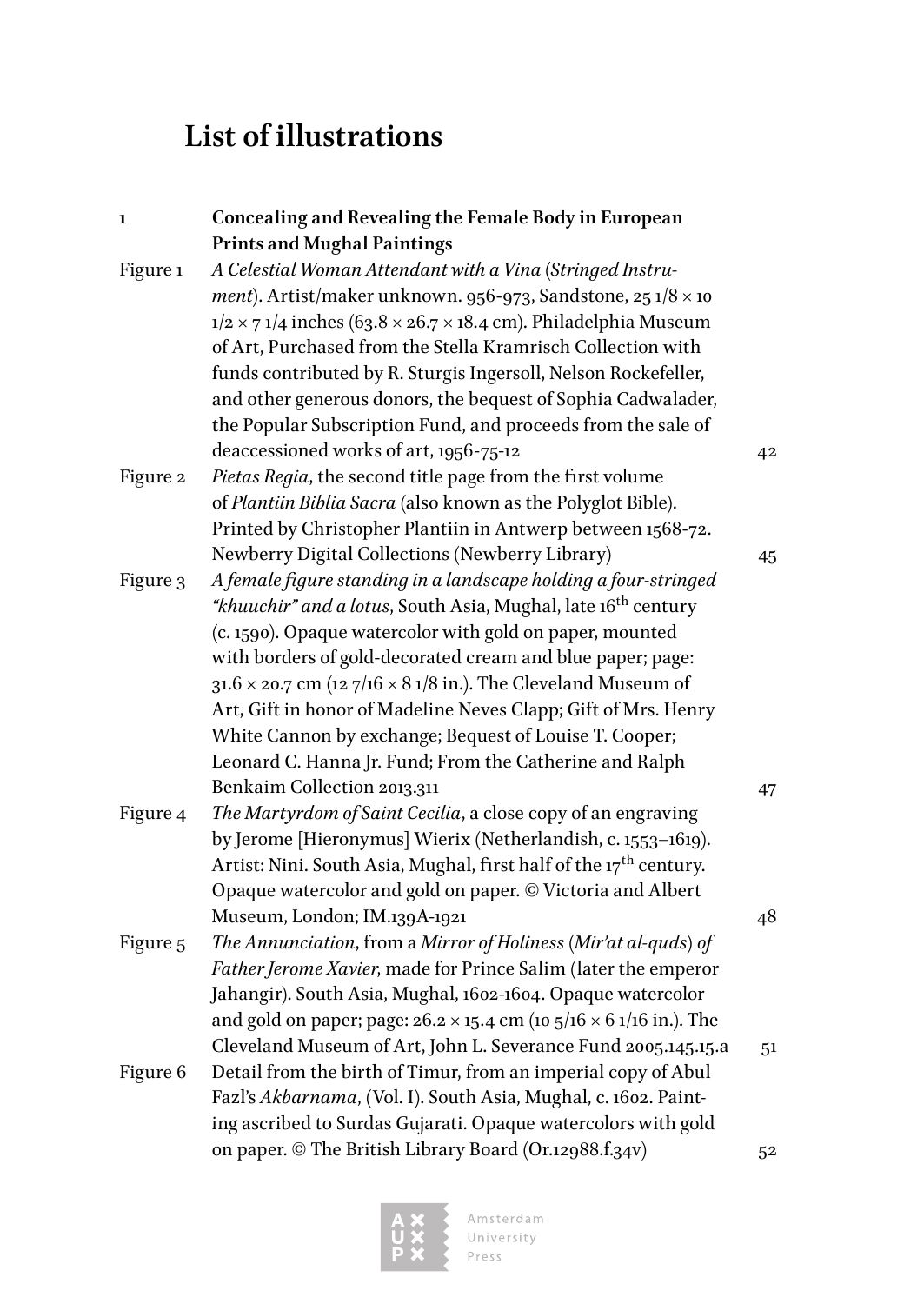| Figure 7  | Detail of the baby Akbar and his mother Hamidah Banu                            |    |
|-----------|---------------------------------------------------------------------------------|----|
|           | Maryam Makani, from an imperial copy of Abul Fazl's Ak-                         |    |
|           | barnama (Vol I). Artists: Sanvalah and Narsingh. South Asia,                    |    |
|           | Mughal, c. 1602. Opaque watercolors with gold on paper. © The                   |    |
|           | Briitsh Library Board (Or.12988.f.22)                                           | 53 |
| Figure 8a | (left) and 8b (right) Double folio illustration of the marriage                 |    |
|           | festivities of the son of Maham Anga, the foster-mother of                      |    |
|           | the Mughal emperor Akbar, in 1561, from an imperial copy                        |    |
|           | of Abul Fazl's Akbarnama. Artists: 8a: La'l and Sanwala;                        |    |
|           | 8b: La'l and Banwali Khord. South Asia, Mughal, c. 1590-95.                     |    |
|           | Opaque watercolors with gold on paper. © Victoria and Albert                    |    |
|           | Museum, London; 8a: IS.2:9-1896; 8b: IS.2:8-1896                                | 54 |
| Figure 9  | Birth of a royal infant (detail). South Asia, Mughal, about                     |    |
|           | 1580. Opaque watercolor and gold on paper. $39 \times 30.5$ cm                  |    |
|           | $(153/8 \times 12 \text{ in.})$ . Museum of Fine Arts, Boston. Ross-            |    |
|           | Coomaraswamy Collection, 17.3112                                                | 55 |
| Figure 10 | King Putraka in the palace of the beautiful Patali, from a                      |    |
|           | Kathasaritsagara. Pakistan, Lahore, Mughal, c. 1590. Opaque                     |    |
|           | watercolors with gold on paper. Los Angeles County Museum                       |    |
|           | of Art. From the Nasli and Alice Heeramaneck Collection,                        |    |
|           | Museum Associates Purchase (M.78.9.7)                                           | 60 |
| Figure 11 | Detail from a painting portraying Jahangir in audience,                         |    |
|           | showing Jahangir leaning against the back of his throne that                    |    |
|           | contains an image of Fides. South Asia, Mughal, 1618. Opaque                    |    |
|           | watercolors with gold on paper. $20.2 \times 13.8$ cm. Photo Credit:            |    |
|           | bpk Bildagentur / (Museum Fur Islamische Kunst, Staatliche                      |    |
|           | Museen zu Berlin, Inv. - Nr. I 4597, fol. 5) / Photo: Georg                     |    |
|           | Niedermeiser / Art Resource, NY                                                 | 62 |
| Figure 12 | Detail from a folio from the Gulshan Album (Rose Garden album).                 |    |
|           | South Asia, Mughal, c. 1600. Opaque watercolors with gold on                    |    |
|           | paper. Freer Gallery of Art, Smithsonian Institution, Washington                |    |
|           | D.C.: Purchase - Charles Lang Freer Endowment, F1952.2                          | 63 |
| Figure 13 | Woman holding a portrait of Emperor Jahangir. Northern                          |    |
|           | India, Mughal court, c. 1627. Opaque watercolor and gold on                     |    |
|           | paper. Page: 30 $\times$ 22.1 cm (11 13/16 $\times$ 8 11/16 in.). The Cleveland |    |
|           | Museum of Art, Gift in honor of Madeline Neves Clapp; Gift of                   |    |
|           | Mrs. Henry White Cannon by exchange; Bequest of Louise T.                       |    |
|           | Cooper; Leonard C. Hanna Jr. Fund; From the Catherine and                       |    |
|           | Ralph Benkaim Collection 2013.325                                               | 64 |

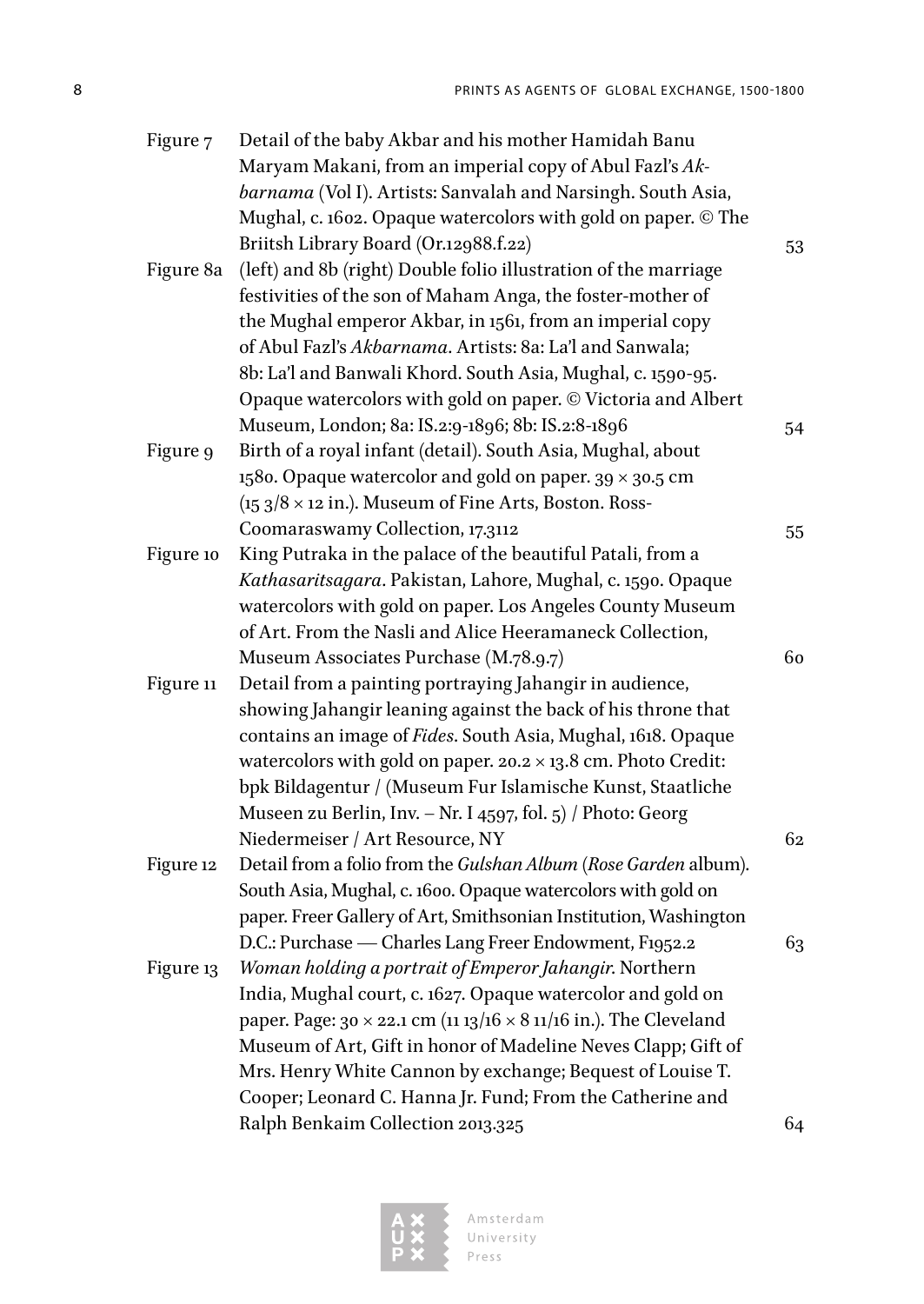| Figure 14      | Court Lady, Mughal (reign of Jahangir), ca. 1620. Attributed to<br>Bishandas, (active 1590 - 1640). Opaque watercolor, ink and<br>gold on paper. Freer Gallery of Art, Smithsonian Institution,<br>Washington D.C.: Purchase - Charles Lang Freer Endow-<br>ment, F1984.43 | 66 |
|----------------|----------------------------------------------------------------------------------------------------------------------------------------------------------------------------------------------------------------------------------------------------------------------------|----|
| $\overline{2}$ | The Sultan's Face Looks East and West: European Prints and                                                                                                                                                                                                                 |    |
| Figure 1       | Ottoman Sultan Portraiture<br>Costanzo di Moysis (Costanzo da Ferrara), Mehmed II, Sultan<br>of the Turks (obverse), c. 1481, bronze, Samuel Kress Collection,<br>National Gallery of Art                                                                                  |    |
| Figure 2       | Sinan Bey or Siblizade Ahmed, Portrait of Mehmed II Smelling<br>a Rose, c. 1480, Topkapi Palace Museum, Istanbul, Photo                                                                                                                                                    | 74 |
| Figure 3       | Credit: Art Resource, NY<br>Sultan Suleyman, from Paolo Giovio, Elogia virorum bellica<br>virtute illustrium, Basel, 1575, woodcut by Tobias Stimmer,                                                                                                                      | 76 |
| Figure 4       | Houghton Library, Harvard University<br>Haydar Ra'is (called Nigari), Portrait of François I, King of                                                                                                                                                                      | 79 |
|                | France (After J. Clouet), 1566-74, Harvard Art Museums/Arthur<br>M. Sackler Museum, The Edward Binney, 3rd Collection of<br>Turkish Art at the Harvard Art Museums                                                                                                         | 81 |
| Figure 5       | Haydar Ra'is (called Nigari), Portrait of Charles V, Holy Roman<br>Emperor, 1566-74, Harvard Art Museums/Arthur M. Sackler<br>Museum, The Edward Binney, 3rd Collection of Turkish Art at                                                                                  |    |
| Figure 6       | the Harvard Art Museums.<br>Agostino Veneziano (Agostino dei Musi), Portrait of Barba-<br>rossa, 1535, engraving, The Metropolitan Museum of Art, The                                                                                                                      | 82 |
| Figure 7       | Elisha Whittelsey Collection, The Elisha Whittelsey Fund, 1949<br>Agostino Veneziano (Agostino dei Musi), Portrait of François<br>I, 1536, engraving, Metropolitan Museum of Art, The Elisha                                                                               | 83 |
| Figure 8       | Whittelsey Collection, The Elisha Whittelsey Fund, 1949<br>Portrait of Suleyman I (1520-1566), 10 <sup>th</sup> Sultan of the Ottoman                                                                                                                                      | 84 |
|                | Empire, miniature from Kiyafet-I Insaniye Fi Semail-I Os-<br>maniye, by Seyyid Lokman, 1579, Istanbul University Library,<br>Photo Credit: Universal Images Group/Art Resource, NY                                                                                         | 86 |
| Figure 9       | Master of the Vienna Passion, El Gran Turco, c. 1470, Berlin,<br>Kupferstichkabinett, Photo Credit: Joerg P. Anders/Art                                                                                                                                                    |    |
|                | Resource, NY                                                                                                                                                                                                                                                               | 89 |

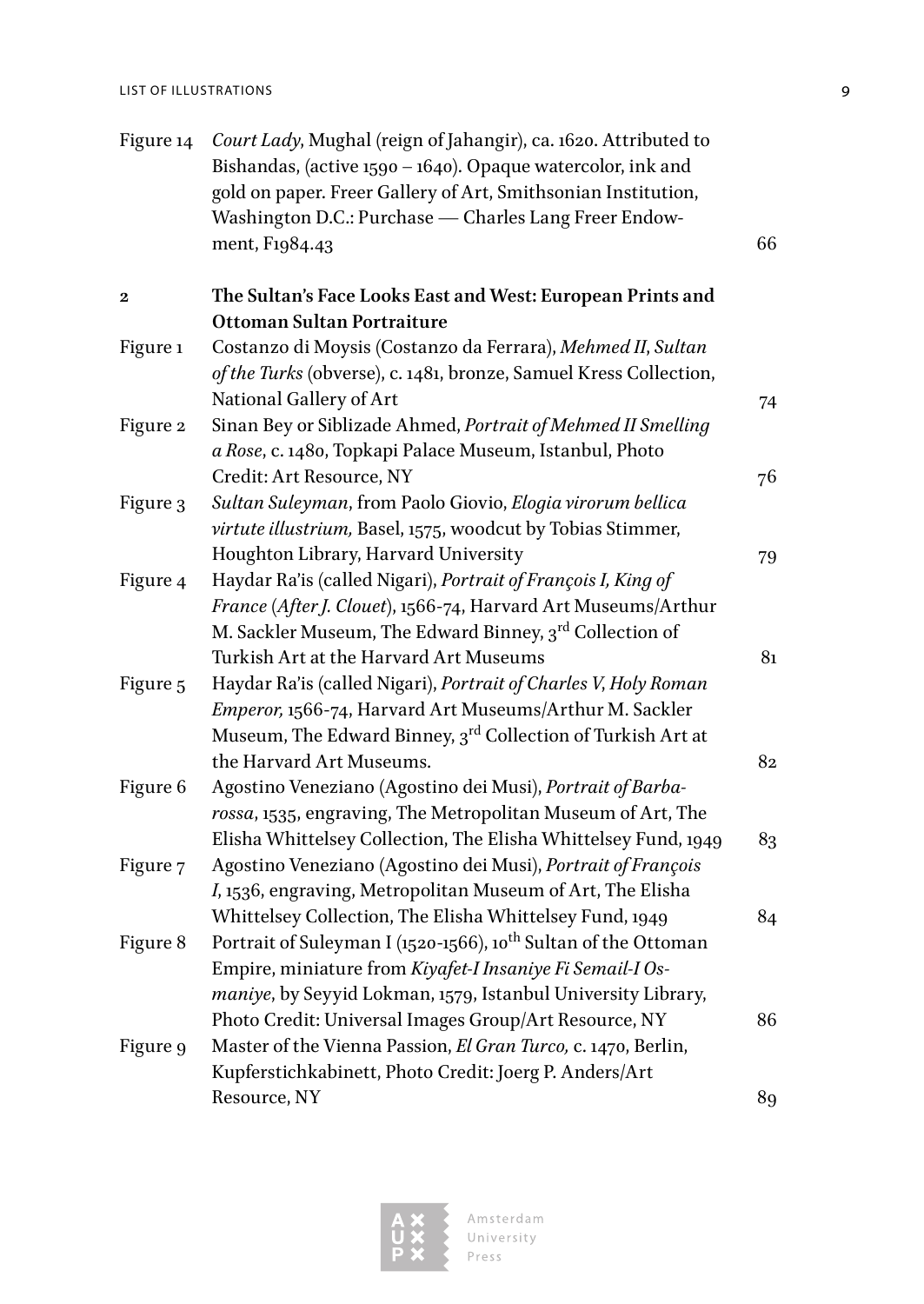| Figure 10 | Sultan Suleyman, from Guillaume Rouillé, Promptuaire des                                                                  |     |
|-----------|---------------------------------------------------------------------------------------------------------------------------|-----|
|           | Medalles des Plus Renommees Personnes, 1553, British Library,<br>General Reference Collection DRT Digital Store 7755.c.20 |     |
| Figure 11 | Vavassore Map of Constantinople, from Braun and Hogenberg,                                                                | 91  |
|           | Civitates Orbis Terrarum, 1572, Library of Congress, Geography                                                            |     |
|           | and Map Division                                                                                                          | 92  |
| Figure 12 | Veronese, Paolo (follower of), Sultan Bayezid I, c. 1579,                                                                 |     |
|           | Staatsgalerie, Bayerische Staatsgemäldesammlungen, Res-                                                                   |     |
|           | idenz, Wuerzburg, Photo Credit: Art Resource, NY                                                                          | 94  |
| Figure 13 | Veronese, Paolo (follower of), Sultan Osman I, c. 1579,                                                                   |     |
|           | Staatsgalerie, Bayerische Staatsgemäldesammlungen, Res-                                                                   |     |
|           | idenz, Wuerzburg, Photo Credit: Art Resource, NY                                                                          | 95  |
|           |                                                                                                                           |     |
| 3         | From Europe to Persia and Back Again: Border-Crossing                                                                     |     |
|           | Prints and the Asymmetries of Early Modern Cultural Encounter                                                             |     |
| Figure 1  | Heinrich Aldegrever (1502-c. 1561), The Good Samaritan Placing                                                            |     |
|           | the Traveler on a Mule, 1554, mounted on fol. 8r in Persan 129,                                                           |     |
|           | Paris, Bibliothèque nationale de France                                                                                   | 108 |
| Figure 2  | Heinrich Aldegrever (1502-c. 1561), The Good Samaritan                                                                    |     |
|           | Ministering to the Traveler, 1554, mounted on fol. 10v in Persan                                                          |     |
|           | 129, Paris, Bibliothèque nationale de France                                                                              | 108 |
| Figure 3  | Sultan Ali Mashhadi (d. 1520), calligraphy specimen framed by                                                             |     |
|           | additional calligraphies in another hand, mounted on fol. 6r in                                                           |     |
|           | Persan 129, Paris, Bibliothèque nationale de France                                                                       | 111 |
| Figure 4  | Malik al-Daylami (d. 1561-62), calligraphy specimen framed by                                                             |     |
|           | additional calligraphies in another hand, mounted on fol. 35r                                                             |     |
|           | in Persan 129, Paris, Bibliothèque nationale de France                                                                    | 112 |
| Figure 5  | Tinted drawing of a seated youth, mounted on fol. 34v in                                                                  |     |
|           | Persan 129, Paris, Bibliothèque nationale de France                                                                       | 114 |
| Figure 6  | Tinted drawing of a man riding an emaciated horse, mounted                                                                |     |
|           | on fol. 9v in Persan 129, Paris, Bibliothèque nationale de France                                                         | 116 |
| Figure 7  | Giambattista Pittoni (1687-1767), Head of a Man, restored and                                                             |     |
|           | mounted by Pierre-Jean Mariette, Paris, Musée du Louvre, inv.                                                             |     |
|           | 5273. Photo by Jean-Gilles Berizzi © RMN-Grand Palais / Art                                                               |     |
|           | Resource, NY                                                                                                              | 120 |
| 4         | The Dissemination of Western European Prints Eastward:                                                                    |     |

**The Armenian Case**

Figure 1 The first Bible printed in the Armenian language (Amsterdam, 1666). Beginning of the Gospels, with the four evangelists

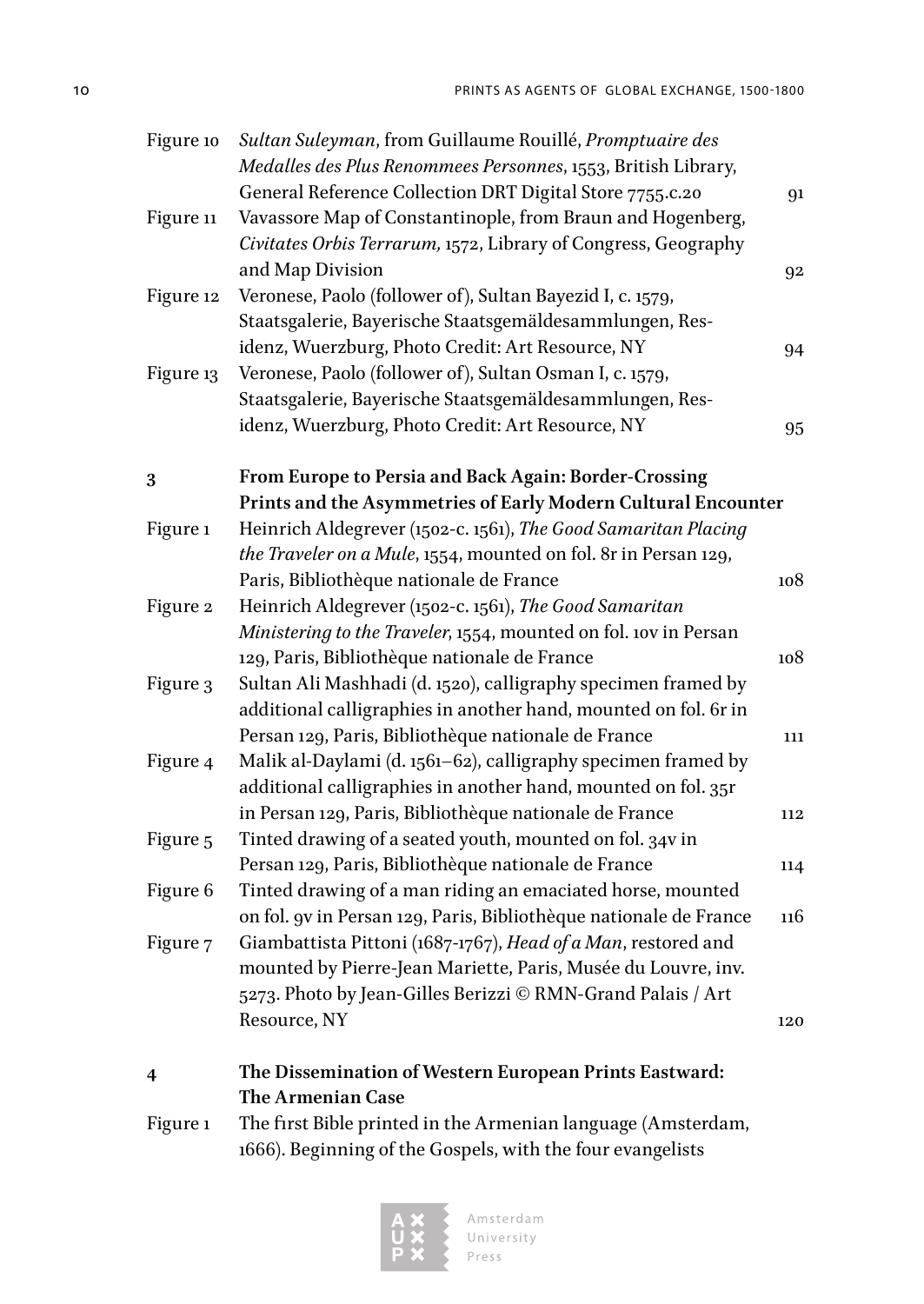|          | on the left, and the Tree of Jesse on the right, woodcuts by    |     |
|----------|-----------------------------------------------------------------|-----|
|          | Christoffel van Sichem, pp. 430-431, second pagination.         |     |
|          | Alex and Marie Manoogian Museum, Southfield, Michigan.          |     |
|          | 1988.271 (Gift of the Trustees of the Church of the Holy Resur- |     |
|          | rection, Dhaka, Bangladesh)                                     | 126 |
| Figure 2 | Baptism (with complete crossbar), woodcut by Christoffel van    |     |
|          | Sichem, Biblia Sacra in Dutch (Antwerp, 1646/1657), p. 773,     |     |
|          | first pagination. The Morgan Library & Museum, New York,        |     |
|          | NY. PML 126380. Bequest of E. Clark Stillman, 1995              | 131 |
| Figure 3 | Baptism (with missing crossbar), woodcut by Christoffel van     |     |
|          | Sichem, Bible in Armenian (Amsterdam, 1666), p. 472, second     |     |
|          | pagination. Library of Congress, African and Middle Eastern     |     |
|          | Division, Armenian Rarities, BS95 1666 Armen Cage               | 131 |
| Figure 4 | Baptism (with complete crossbar), woodcut by unknown            |     |
|          | Armenian artist, in a Miscellany (Constantinople, 1730-1731),   |     |
|          | p. 175. Private Collection                                      | 134 |
| Figure 5 | Baptism (with flowers in lower left and complete crossbar),     |     |
|          | woodcut possibly by Grigor Marzuants'i (note white initials     |     |
|          | ԳՐ [GR] in lower right), in a Hymnal (Constantinople, 1742),    |     |
|          | p. 63. Reproduced with permission from the Krikor and Clara     |     |
|          | Zohrab Information Center of the Diocese of the Armenian        |     |
|          | Church of America (Eastern), New York, NY. Acc. no. 31          | 134 |
| Figure 6 | Baptism (with missing crossbar), woodcut by unknown             |     |
|          | Armenian artist, in a Hymnal (Constantinople, 1802), p. 63.     |     |
|          | Reproduced with permission from The Burke Library at Union      |     |
|          | Theological Seminary, Columbia University in the City of New    |     |
|          | York. VH23 1702                                                 | 135 |
| Figure 7 | King David with harp, woodcut by Christoffel van Sichem,        |     |
|          | Biblia Sacra in Dutch (Antwerp, 1646/1657), p. 748, first       |     |
|          | pagination. The Morgan Library & Museum, New York, NY.          |     |
|          | PML 126380. Bequest of E. Clark Stillman, 1995                  | 136 |
| Figure 8 | King David with harp, woodcut by Christoffel van Sichem,        |     |
|          | Bible in Armenian (Amsterdam, 1666), p. 27, second pagina-      |     |
|          | tion. Library of Congress, African and Middle Eastern Divi-     |     |
|          | sion, Armenian Rarities, BS95 1666 Armen Cage                   | 136 |
| Figure 9 | King David with harp, woodcut by unknown Armenian               |     |
|          | artist, in a Zhamagirk' [Book of Hours] (Constantinople, 1721), |     |
|          | p. 12. Reproduced with permission from the Krikor and Clara     |     |
|          | Zohrab Information Center of the Diocese of the Armenian        |     |
|          | Church of America (Eastern), New York, NY                       | 137 |

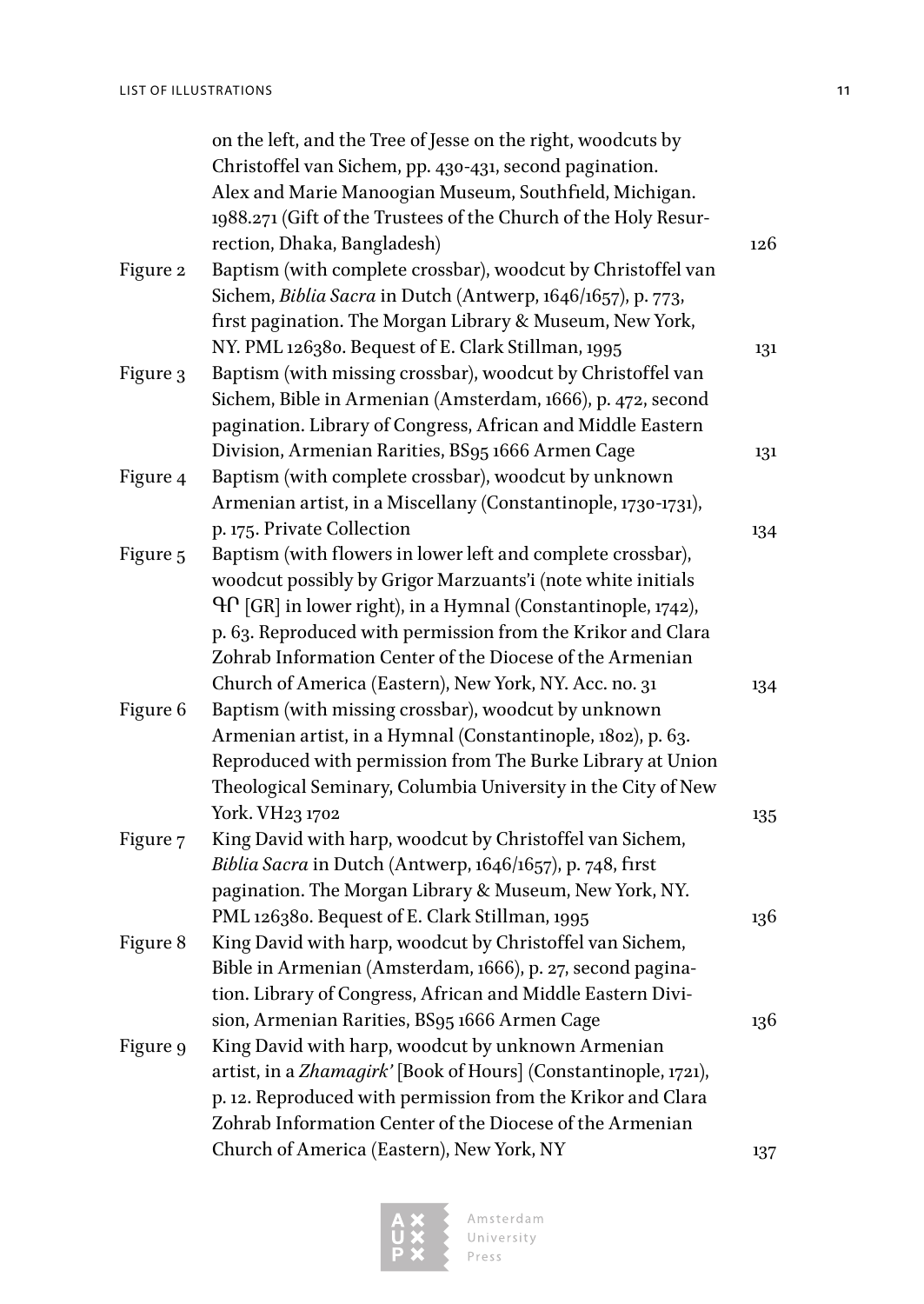| in Dutch (Antwerp, 1646/1657), p. 5, second pagination. The                             |     |
|-----------------------------------------------------------------------------------------|-----|
| Morgan Library & Museum, New York, NY. PML 126380.                                      |     |
| Bequest of E. Clark Stillman, 1995                                                      | 140 |
| Tree of Jesse, woodcut by Grigor Marzuants'i (initials <sup>Q</sup> P<br>Figure 11      |     |
| [GR] or $\Theta$ U [GM] in lower left), in a Hymnal (Constantinople,                    |     |
| 1724), p. 4. Bib. Mazarine 4º A 13192 [res], p. 4 © Bibliothèque                        |     |
| Mazarine. Reproduced with permission                                                    | 141 |
| Tree of Jesse, woodcut by Grigor Marzuants'i (initials <sup>Q</sup> f [GR]<br>Figure 12 |     |
| or $\mathcal{H}$ [GM] in lower left), in a Hymnal (Constantinople, 1742),               |     |
| p. 6. Reproduced with permission from the Krikor and Clara                              |     |
| Zohrab Information Center of the Diocese of the Armenian                                |     |
| Church of America (Eastern), New York, NY. Acc. no. 31                                  | 141 |
| Tree of Jesse, woodcut by unknown Armenian artist, in a<br>Figure 13                    |     |
| Miscellany (Constantinople, 1730-1731), p. 138. Private Collection                      | 142 |
| Tree of Jesse, woodcut by unknown Armenian artist, in a<br>Figure 14                    |     |
| Hymnal (Constantinople, 1802), p. 6. Reproduced with permis-                            |     |
| sion from The Burke Library at Union Theological Seminary,                              |     |
| Columbia University in the City of New York. VH23 1702                                  | 142 |
| Pentecost, engraving by Jan Wierix, in Gerónimo Nadal,<br>Figure 15                     |     |
| Evangelicae historiae imagines[] (Antwerp, 1593), plate 149.                            |     |
| The Morgan Library & Museum, New York, NY. PML 126345.                                  |     |
| Bequest of E. Clark Stillman, 1995                                                      | 144 |
| Pentecost, woodcut by Christoffel van Sichem, Biblia Sacra<br>Figure 16                 |     |
| in Dutch (Antwerp, 1646/1657), p. 226. The Morgan Library                               |     |
| & Museum, New York, NY. PML 126380. Bequest of E. Clark                                 |     |
| Stillman, 1995                                                                          | 145 |
| Pentecost, woodcut by Christoffel van Sichem, Bible in<br>Figure 17                     |     |
| Armenian (Amsterdam, 1666), p. 570, second pagination.                                  |     |
| Library of Congress, African and Middle Eastern Division,                               |     |
| Armenian Rarities, BS95 1666 Armen Cage                                                 | 146 |
| Pentecost (with circular damage in lower right), woodcut<br>Figure 18                   |     |
| by Christoffel van Sichem, in a Hymnal (printed by Ghukas                               |     |
| Vanandets'i, Amsterdam, 1712), p. 358. Library of Congress,                             |     |
| African and Middle Eastern Division, Armenian Rarities,                                 |     |
| BX127 Armen Armen Cage                                                                  | 146 |
| Pentecost, woodcut by Christoffel van Sichem, in a Hymnal<br>Figure 19                  |     |
| (probably Amsterdam, before 1692), p. 358. Reproduced with                              |     |
| permission from the Krikor and Clara Zohrab Information                                 |     |

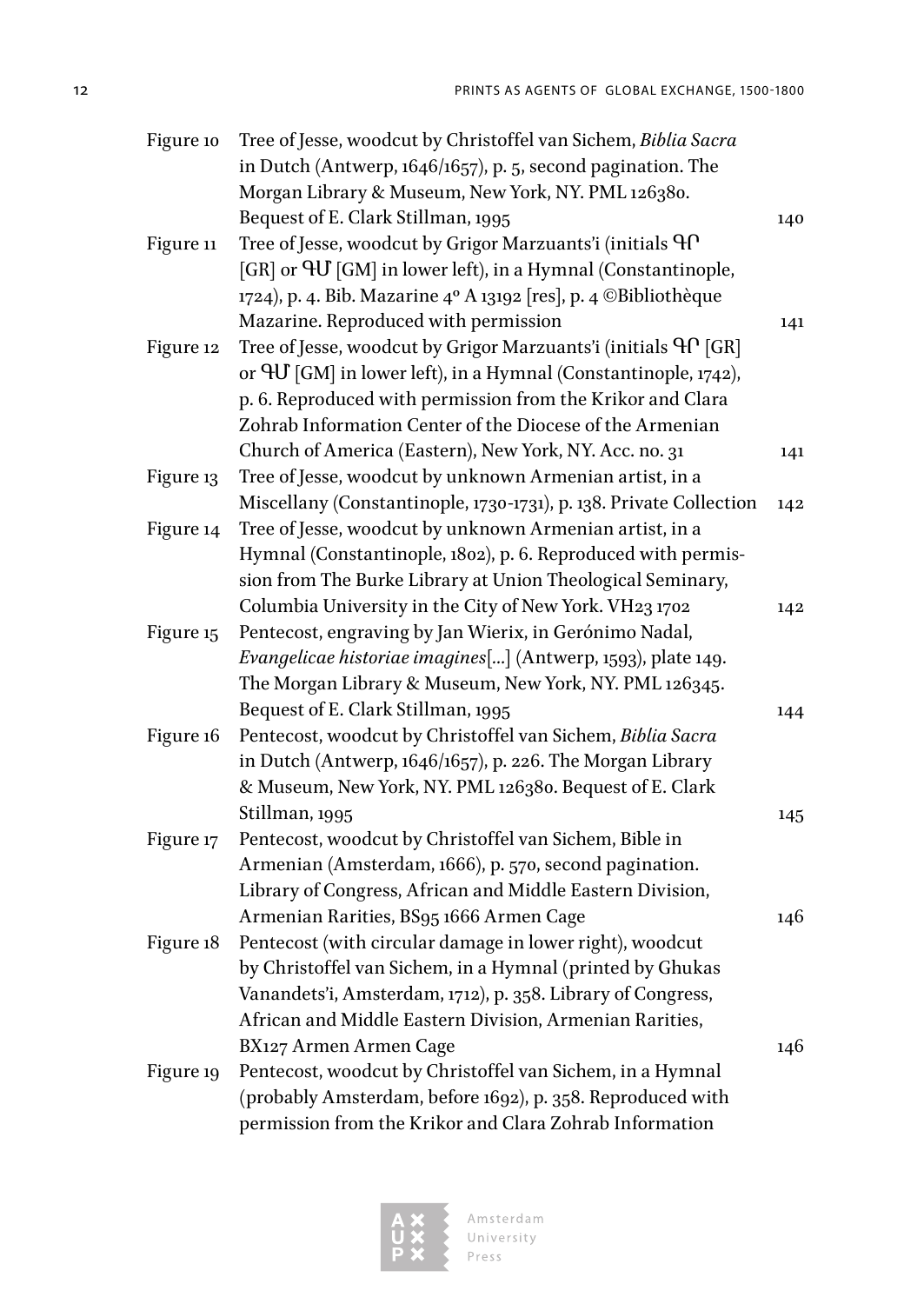| Figure 20 | Center of the Diocese of the Armenian Church of America<br>(Eastern), New York, NY<br>Pentecost, woodcut by Grigor Marzuants'i (initials <sup>Q</sup> f [GR] in<br>right window), in a Zhamagirk' [Book of Hours] (Constantino-<br>ple, 1721), p. 312. Reproduced with permission from the Krikor<br>and Clara Zohrab Information Center of the Diocese of the<br>Armenian Church of America (Eastern), New York, NY | 147<br>149 |
|-----------|----------------------------------------------------------------------------------------------------------------------------------------------------------------------------------------------------------------------------------------------------------------------------------------------------------------------------------------------------------------------------------------------------------------------|------------|
| Figure 21 | Pentecost, woodcut by Grigor Marzuants'i (initials <sup>Q</sup> C [GR]<br>in right window) in a Hymnal (Constantinople, 1724), p. 288.<br>Bib. Mazarine 4º A 13192 [res], p. 288 © Bibliothèque Mazarine.<br>Reproduced with permission                                                                                                                                                                              | 149        |
| 6         | (Re)framing the Virgin of Guadalupe: The Concurrence of<br>Early Modern Prints and Colonial Devotions in Creating<br>the Virgin                                                                                                                                                                                                                                                                                      |            |
| Figure 1  | The Virgin of Guadalupe, Basílica de Guadalupe, Mexico City,<br>16 <sup>th</sup> century. Photo by the author                                                                                                                                                                                                                                                                                                        | 182        |
| Figure 2  | Las horas de Nuestra señora: con muchos otros ofiçios y<br>oraçiones, printed by Thielman Kerver, Paris 1502 © Biblioteca<br>Nacional de España                                                                                                                                                                                                                                                                      | 185        |
| Figure 3  | Tota pulchra, Lower cloister of Franciscan monastery, Hue-<br>jotzingo, Mexico, ca. 1558. Photo by the author                                                                                                                                                                                                                                                                                                        | 186        |
| Figure 4  | Pedro Berruguete, The Assumption of the Virgin, Davis Mu-<br>seum and Cultural Center, Wellesley College, 1485. Reproduced<br>with the permission of Davis Museum at Wellesley College,                                                                                                                                                                                                                              |            |
| Figure 5  | Wellesley, MA<br>Michel Sittow, The Assumption of the Virgin, National Gallery<br>of Art, Washington, D.C., ca. 1500. © National Gallery of Art,                                                                                                                                                                                                                                                                     | 188        |
| Figure 6  | Washington, D.C.<br>Hieronymus Wierix, The Virgin of the Immaculate Concep-<br>tion, KBR - Prints - S. I 3766, before 1619. Copyright KBR                                                                                                                                                                                                                                                                            | 189<br>191 |
| Figure 7  | So-called 'banner of Cortés', Museo Nacional de Historia,<br>Mexico City, 16 <sup>th</sup> century. Image provided by Archivo Fo-<br>tográfico "Manuel Toussaint" del Instituto de Investigaciones<br>Estéticas de la UNAM                                                                                                                                                                                           | 193        |
| Figure 8  | Madonna and Child in Glory, Kupferstichkabinett, Staatliche<br>Museen zu Berlin, Inv. 140-1, ca. 1460, Netherlandish colored<br>woodcut, $34.5 \times 25.0$ cm $\odot$ Kupferstichkabinett. Staatliche                                                                                                                                                                                                               |            |
|           | Museen zu Berlin                                                                                                                                                                                                                                                                                                                                                                                                     | 196        |

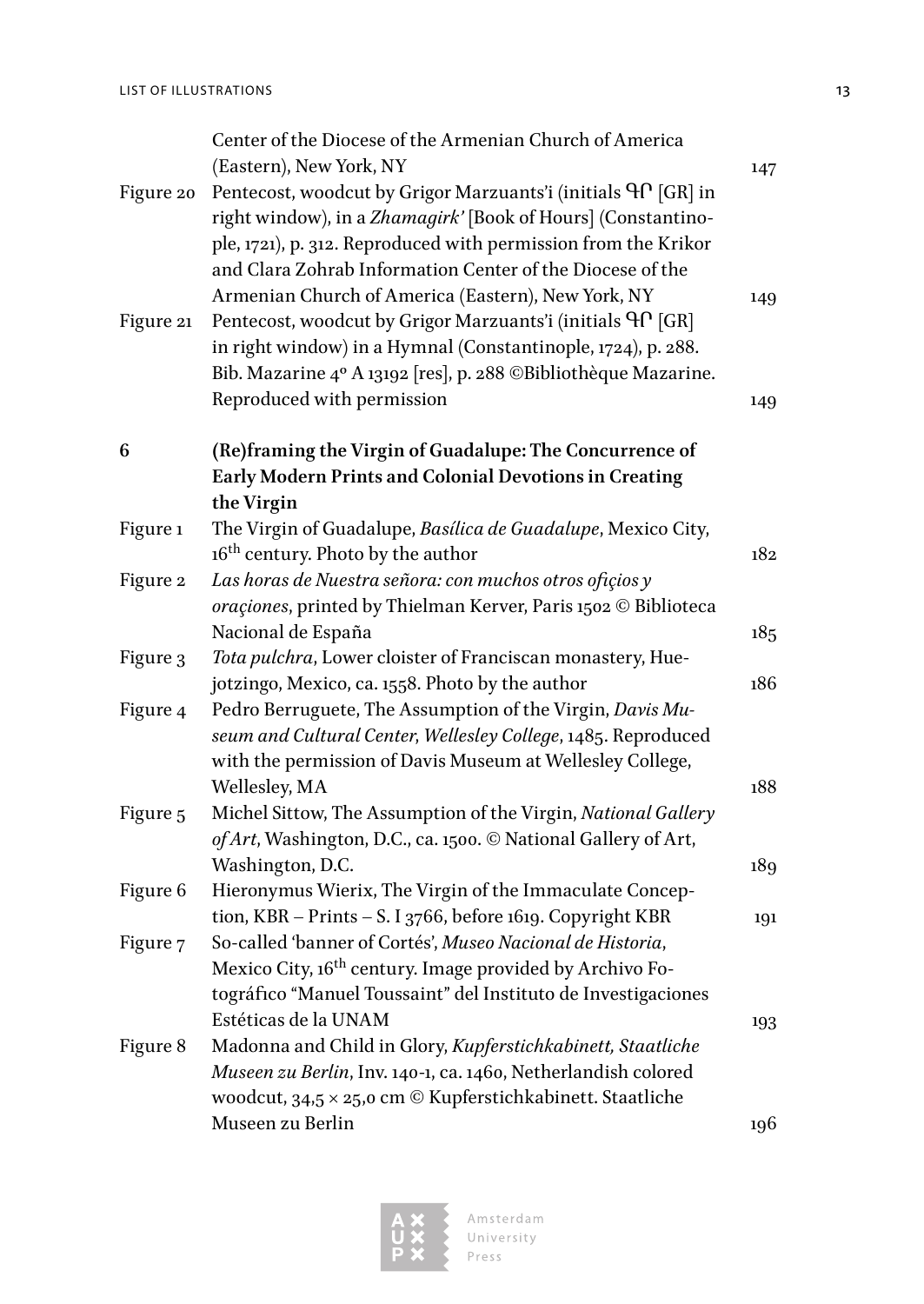| Figure 9  | Virgen del Coro, Choir loft of Santa María de Guadalupe, Spain,                                    |     |
|-----------|----------------------------------------------------------------------------------------------------|-----|
|           | late 15 <sup>th</sup> century. Photo by the author                                                 | 197 |
| Figure 10 | The Assumption of the Virgin, KBR - Prints - SII 26535, 15th                                       |     |
|           | century. Copyright KBR                                                                             | 198 |
| Figure 11 | The Assumption of the Virgin, Upper cloister of the Franciscan                                     |     |
|           | monastery of San Martin Huaquechula, Mexico, ca. 1560.                                             |     |
|           | Photo by Thelmadatter - Own work, CC BY-SA 3.0, https://                                           |     |
|           | commons.wikimedia.org/w/index.php?curid=29426763 (detail)                                          | 200 |
| Figure 12 | The Assumption of the Virgin, Northeast chapel of the                                              |     |
|           | convent San Francisco de Asís, San Andrés Calpan, Mexico,                                          |     |
|           | ca. 1550-1555. Photo by Danielllerandi - Own work, CC                                              |     |
|           | BY-SA 3.0, https://commons.wikimedia.org/w/index.                                                  |     |
|           | php?curid=29176141(detail). (Accessed February 24 <sup>th</sup> , 2021)                            | 200 |
| Figure 13 | Virgen de los Ángeles, Santuario de la Virgen de los Ángeles de                                    |     |
|           | <i>Tlatelolco</i> , Mexico, late 16 <sup>th</sup> or early 17 <sup>th</sup> century, Photograph by |     |
|           | Kahlo 1900-1910, Fototeca Nacional, Núm. de Inv. del Neg. 7286                                     |     |
|           | © D.R. Instituto Nacional de Antropología e Historia, México,                                      |     |
|           | CC BY-NC-ND 4.0, http://mediateca.inah.gob.mx/repositorio/                                         |     |
|           | islandora/object/fotografia%3A16864 (accessed February 24 <sup>th</sup> , 2021) 203                |     |
| Figure 14 | Cornelis Cort, after Federico Zuccaro, The Assumption of the                                       |     |
|           | Virgin, Rijksmuseum, Amsterdam, New Hollstein Dutch 99-1(4)                                        |     |
|           | (tegendruk), printed in Rome by Luca Bertelli, 1574, engraving,                                    |     |
|           | 42,7 × 29,3 cm. Public domain, CCo 1.0 Universal (CCo 1.0),                                        |     |
|           | http://hdl.handle.net/10934/RM0001.collect.98957. (Accessed                                        |     |
|           | February $24^{\text{th}}$ , 2021)                                                                  | 204 |
| Figure 15 | Samuel Stradanus, Indulgence for donation of alms toward                                           |     |
|           | the erection of a Church dedicated to the Virgin of Guadalupe                                      |     |
|           | (modern facsimile impression of engraving), The Metropolitan                                       |     |
|           | Museum of Art, New York, Accession Number: 48.70, ca.                                              |     |
|           | 1613-1615, 33 × 21.3 cm. Public domain, CCo 1.0 Universal (CCo 1.0) 206                            |     |
| 7         | Hidden Resemblances: Re-contextualized and Re-framed:                                              |     |
|           | Diego de Valadés' Cross Cultural Exchange                                                          |     |
| Figure 1  | "Typus eorum que frates faciunt in novo indiarum orbe…",                                           |     |
|           | in Diego Valadés, Rhetorica Christiana (Perugia: Giacomo                                           |     |
|           | Petrucci, 1579), pars quarta, cap. 23, p. 107                                                      | 224 |
| Figure 2  | Typus Ecclesiae Catholicae (Venezia: Luca Bertelli, 1574), Craco-                                  |     |
|           | via, Biblioteca Jagiellońska, Kolekcja Jana Ponęzowskiego, teka                                    |     |
|           | 149, n. 9041                                                                                       | 225 |

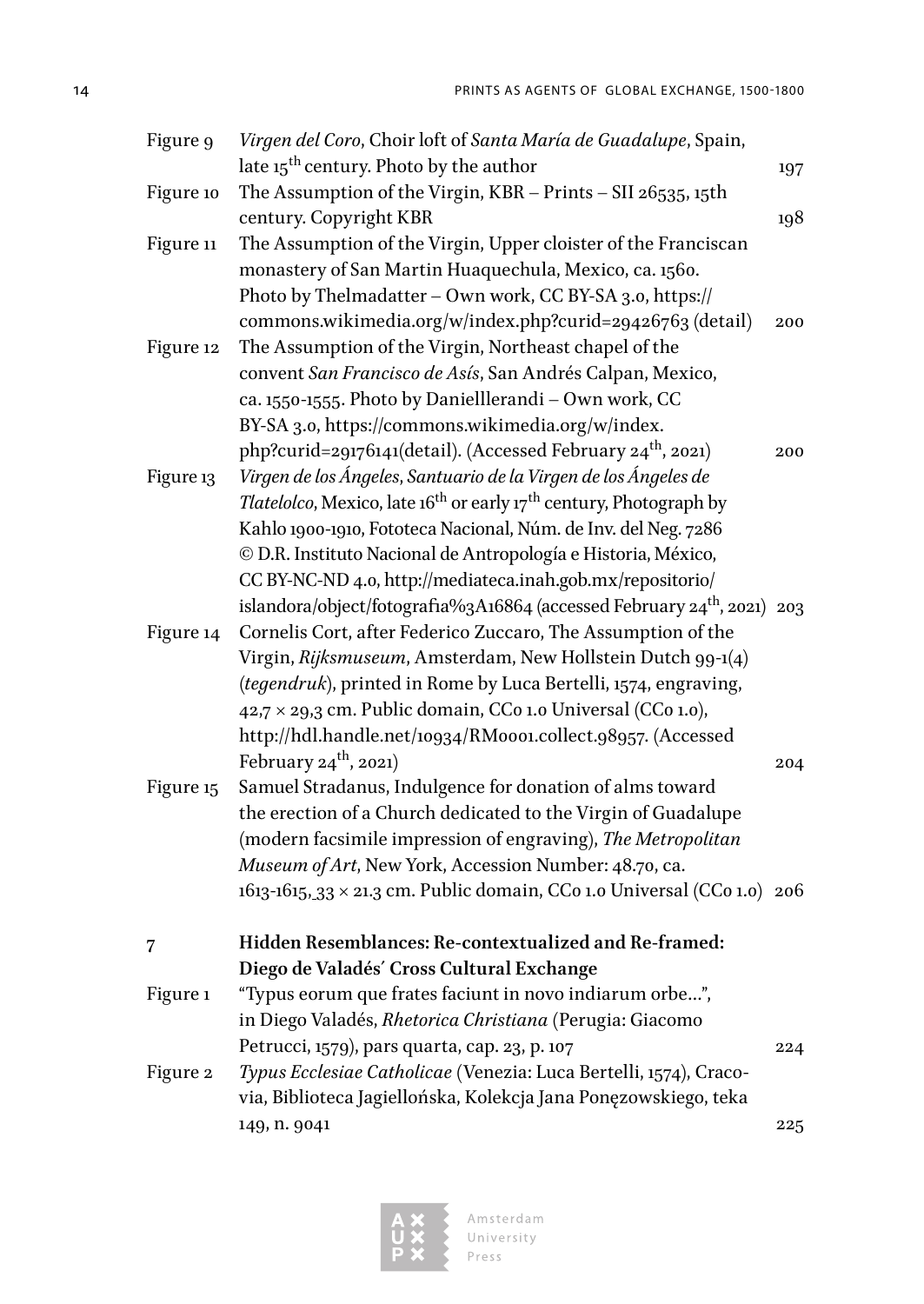| LIST OF ILLUSTRATIONS |  |  |
|-----------------------|--|--|
|-----------------------|--|--|

| Figure 3 | Etienne DuPérac, "Elevation Showing the Exterior of Saint         |     |
|----------|-------------------------------------------------------------------|-----|
|          | Peter's Basilica from the South as Conceived by Michelangelo,     |     |
|          | in Speculum Romanae Magnificentiae (Rome: Lafrery, 1569)          | 230 |
| Figure 4 | Thomasz Treter, "Entrance of Pope Pius IV," in Theatrum           |     |
|          | virtutum ac meritorum D. Stanislai Hosii (Editio princeps:        |     |
|          | Rzym, 1588), emblem 50                                            | 233 |
| Figure 5 | Calendar Wheel, in Diego Valadés, Rhetorica Christiana            |     |
|          | (Perugia: Petrucci, 1579)                                         | 236 |
| Figure 6 | Toribio de Benavente (Motolinía), Memoriales, manuscrito de       |     |
|          | la colección del Señor Don Joaquín García Icazbalceta. edición    |     |
|          | facsímile, 1967 Edmundo Aviña Levy editor, 1903                   | 242 |
| 8        | The Practice of Art: Auxiliary Plastic Models and Prints in       |     |
|          | Italy, Spain and Peru                                             |     |
| Figure 1 | Matteo Perez de Alecio (circle of). Capilla Villegas, Iglesia de  |     |
|          | la Merced, Lima. © Istituto Centrale per il Restauro (Rome) /     |     |
|          | Photo by Angelo Rubino                                            | 273 |
| Figure 2 | Luís de Vargas. The Purification, c. 1560. Museo de Bellas Artes, |     |
|          | Seville                                                           | 274 |
| Figure 3 | Matteo Perez de Alecio. Inés Muñoz de Ribera, 1599. Monas-        |     |
|          | terio de la Concepción, Lima. © Gutiérrez Haces, Juana (ed.).     |     |
|          | Pintura de los Reinos: Identidades compartidas: Territorios del   |     |
|          | mundo hispánico, siglos XVI-XVIII. Tomo 2. México: Banamex,       |     |
|          | 2008, p. 649                                                      | 277 |
| 9        | Ink and Feathers: Prints, Printed Books and Mexican Featherwork   |     |
| Figure 1 | Mexican artists, Miter of Carlo Borromeo with the Holy Names      |     |
|          | of Jesus and Mary, Milan, Museo del Duomo © Veneranda             |     |
|          | Fabbrica del Duomo di Milano. Photo: Kunsthistorisches            |     |
|          | Institut in Florenz - Max-Planck-Institut                         | 285 |
| Figure 2 | Lombard printmaker, Holy Names of Jesus and Mary, Udine,          |     |
|          | Archivio Storico Diocesano. Per concessione dell'Archivio         |     |
|          | Storico / delle Biblioteche dell'Arcidiocesi di Udine             | 286 |
| Figure 3 | Mexican artists, Saint Augustine, Loreto, Archivio Storico della  |     |
|          | Santa Casa. Photo: Kunsthistorisches Institut in Florenz-         |     |
|          | Max-Planck-Institut                                               | 293 |
| Figure 4 | Maarten de Vos, Saint Augustine, London, Wellcome Collec-         |     |
|          | tion. London, Wellcome Collection                                 | 294 |
|          |                                                                   |     |

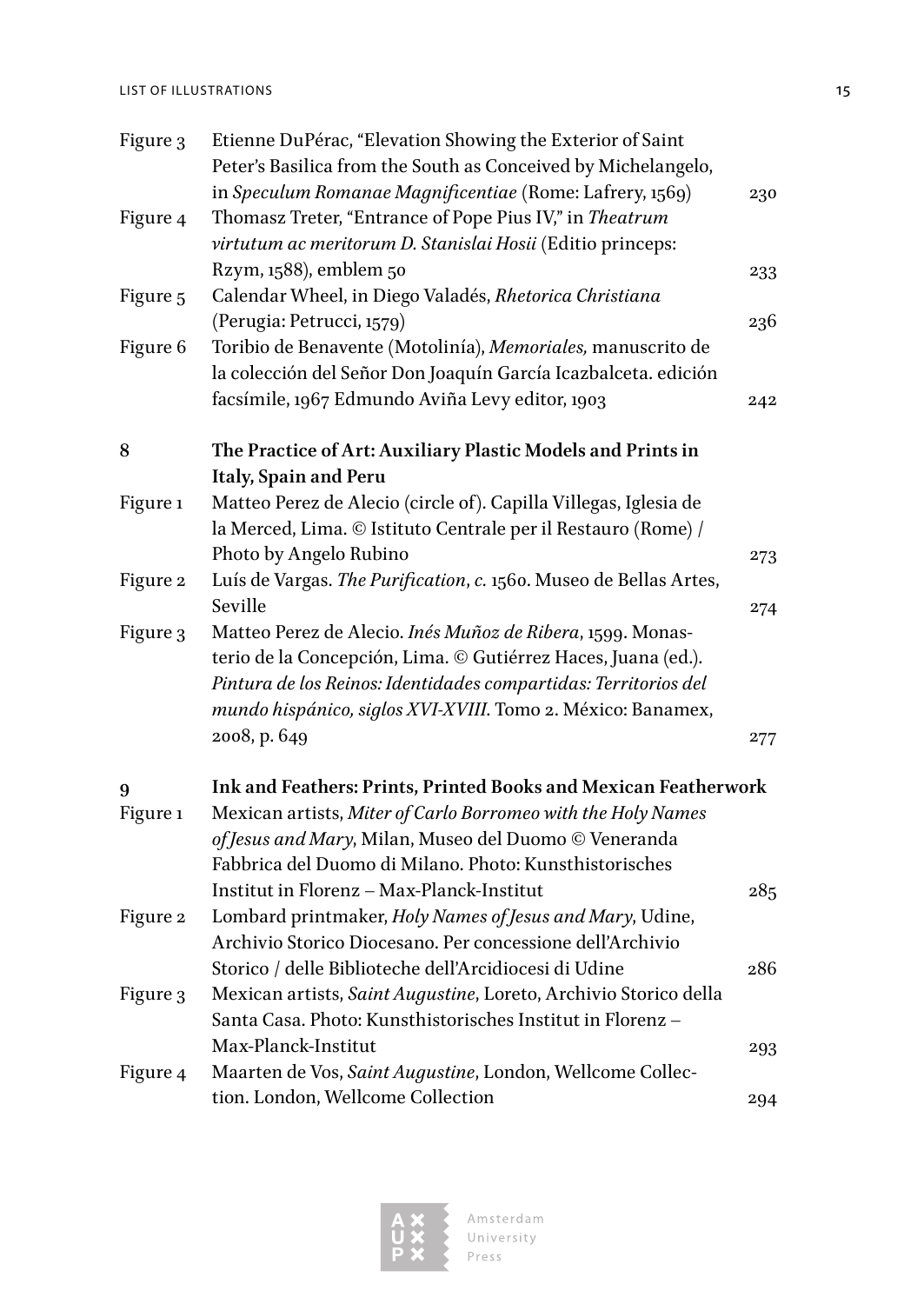| Figure 5 | Mexican artists, Miter with the Holy Names of Jesus and Mary,          |     |
|----------|------------------------------------------------------------------------|-----|
|          | Florence, Gallerie degli Uffizi, Tesoro dei Granduchi. Photo:          |     |
|          | Kunsthistorisches Institut in Florenz - Max-Planck-Institut            | 296 |
| Figure 6 | Mexican artists, <i>Flight into Egypt</i> , detail of the lappets, New |     |
|          | York, The Hispanic Society of America. Courtesy of The                 |     |
|          | Hispanic Society of America, New York                                  | 298 |
| Figure 7 | French engraver, Flight into Egypt, in Prymer of Salisbury             |     |
|          | use  with many Prayers and goodly Pictures (Paris: Yolande             |     |
|          | Bonhomme, 1533). Boston, Boston Public Library                         | 299 |
|          |                                                                        |     |

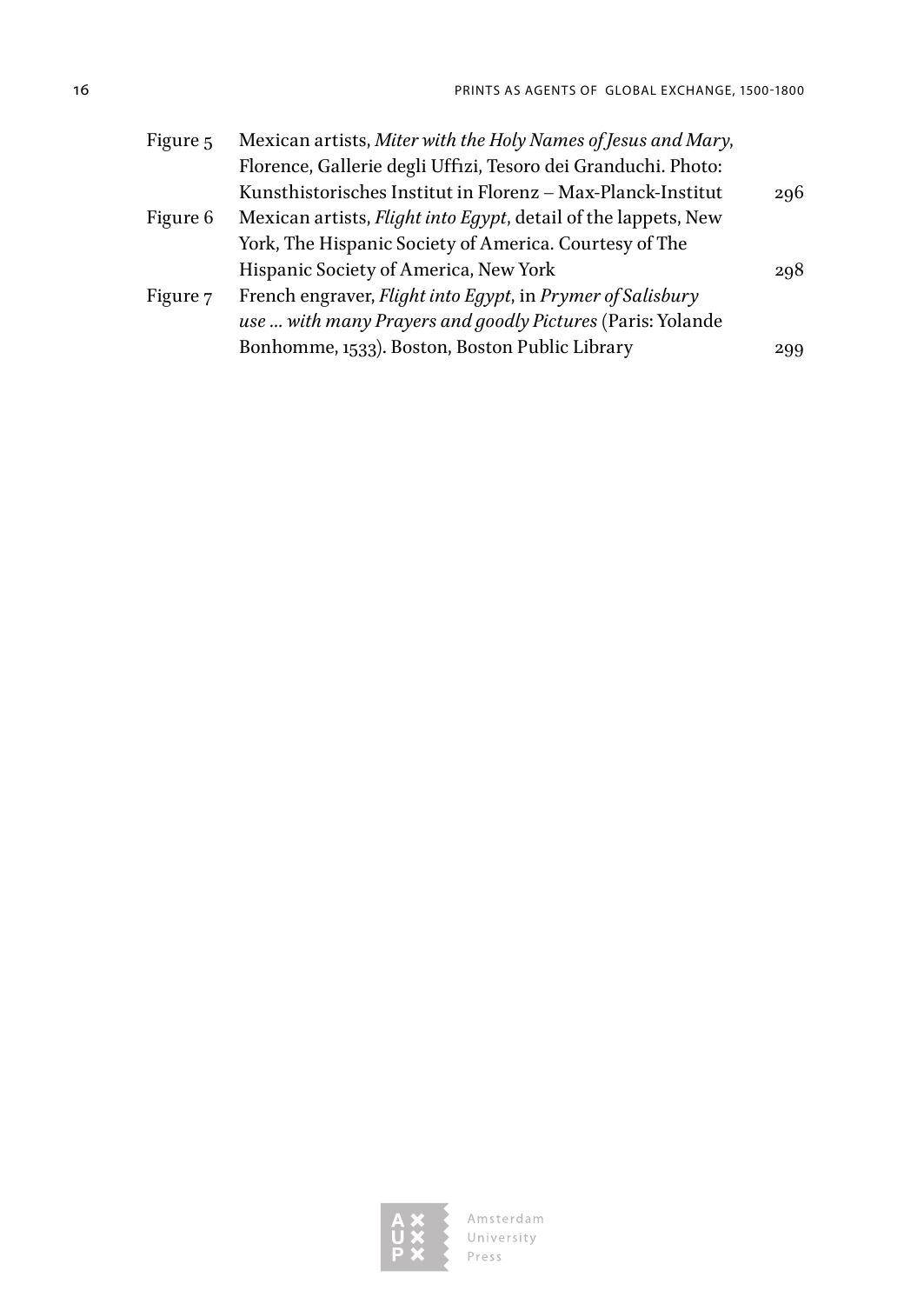### <span id="page-17-0"></span>**Introduction**

### *Heather Madar*

### **Abstract**

Printed works were disseminated beyond the borders of Europe, beginning to move globally shortly after the invention of the Gutenberg press. Brought by missionaries, artists, merchants, diplomats and travelers for motivations including conversion, artistic curiosity and trade, European prints traveled to areas as varied as Turkey, India, Iran, Ethiopia, China, Japan and the Americas. Printed works became important sources of cultural knowledge and sites of inter-cultural dialogue. Analysis of these transmissions raise numerous issues: the agency and motivations of actors on either side; ways European prints were recontextualized and transformed to provide locally specific meanings; aesthetic responses to European prints in global contexts. Analysis of these issues in turn leads to methodological challenges and a reconsideration of previous approaches.

**Keywords:** transculturalism, cross-cultural exchange, Renaissance print circulation, global Renaissance

That printmaking's ease of replication and comparatively inexpensive nature facilitated the widespread dissemination of printed works within Europe during the early modern period is common knowledge. The significance of what can be understood as the media, communications and even epistemological revolution occasioned by printmaking has been recognized as profound, with printmaking posited as a decisive agent in phenomena ranging from the Protestant Reformation to the Scientific Revolution.<sup>1</sup> Less a part of the standard narrative of printmaking's significance is a recognition of the frequency with which the dissemination of printed works also occurred beyond the borders of Europe and a consideration of

1 The classic discussion is Eisenstein, *The Printing Revolution in Early Modern Europe,* the revised and abridged version of her two volume work *The Printing Press as an Agent of Change,* first published in 1979. William Ivins posited the significance of the exactly repeatable image enabled by printmaking to the furtherance of scientific knowledge and technological innovation in his *Prints and Visual Communication*.

Madar, H. (ed.), *Prints as Agents of Global Exchange, 1500-1800*. Amsterdam: Amsterdam University Press doi: 10.5117/9789462987906\_intro

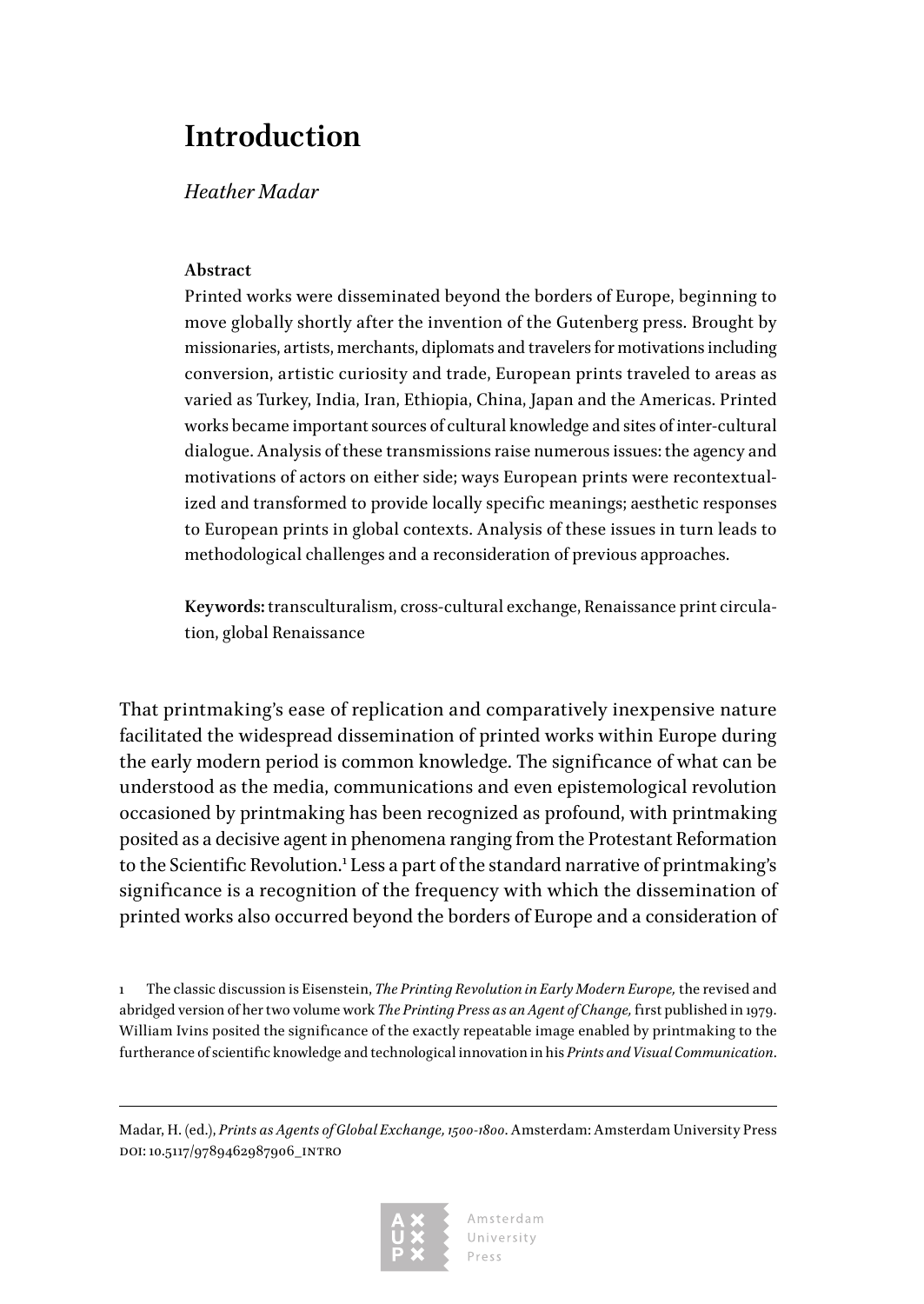the impact of this broader movement of printed objects. Within a decade of the invention of the Gutenberg press, European prints began to move globally.<sup>2</sup> Over the course of the fifteenth to the eighteenth centuries, the time frame considered in this collection of essays, numerous prints produced in Europe traveled to areas as varied as Turkey, India, Iran, Ethiopia, China, Japan and the Americas, where they were taken by missionaries, artists, travelers, merchants and diplomats. The means and motivations for this cross-cultural migration of printed media were many, and varied in terms of the dynamics of the cultural exchanges and the primary mode of transmission. These disseminations were frequently ideologically charged, with prints used particularly as essential tools in conversion efforts by Christian missionaries and for didactic purposes. European prints also became image sources for locally produced art, where the source material was frequently modified and reconsidered in light of local materials, interests and concerns, sometimes to unexpected effects. The translation of printed works between cultures and often between media resulted in shifting meanings and altered visualities. Printed works became important sources of cultural knowledge and sites of inter-cultural dialogue.

The major role that European prints played in artistic, religious, political and intellectual cross-cultural exchange in the early modern period is not a new discovery, but the discussion of this phenomenon has tended to remain confined to area specialists. In the context of Latin American art, the role European engravings played as sources for colonial art has been frequently examined.3 Scholars of Mughal art have unpacked the interests that prompted emperors Akbar and Jahangir's consumption of European prints and support of Mughal artists working in a Europeanized style together with the aesthetic concerns that may have led court artists to an interest in these objects.<sup>4</sup> The patronage of European artists by Safavid emperors in the seventeenth century, the unexpected references to European prints that appear in Safavid art, where the Annunciate Virgin may be transformed into a secular coquette, for example, as

2 Florentine engravings seem to have been present in Constantinople by the 1460s. See Raby, "Mehmed II Fatih and the Fatih Album." Other early instances of the transport of prints outside Europe include Cortés, who brought prints to Tenochtitlan in 1519 and the prints that were taken by the Jesuit Francis Xavier on his mission to Goa in 1542. See Cummins, "The Indulgent Image: Prints in the New World," p. 207 and Bailey, *Art on the Jesuit Missions in Asia and Latin America, 1542-1773*, p. 6. See also Boyd, *Popular Arts of Spanish New Mexico,* especially pp. 78-81, González, "The Circulation of Flemish Prints in Mexican Missions and the Creation of a New Visual Narrative, 1630-1800," p. 6.

3 See Boyd, González, Bailey, and Cummins, ibid., as well as González, "Our Lady of El Pueblito: A Marian Devotion on the Northern Frontier"*,* Bargellini, "Painting in Latin Colonial Latin America," and Hyman, "Inventing Painting: Cristóbal de Villalpando, Juan Correa and New Spain's Transatlantic Canon". 4 In addition to Bailey, *Art on the Jesuit Missions*, see also Bailey, *The Jesuits and the Grand Mogul: Renaissance Art in the Imperial Court of India, 1580-1630*, Rice, "The Brush and the Burin: Mogul Encounters with European Engravings", Rice, "Lines of Perception: European Prints and the Mughal Kitabkhana" and Subrahmanyam, "A Roomful of Mirrors: The Artful Embrace of Mughals and Franks, 1550-1700".

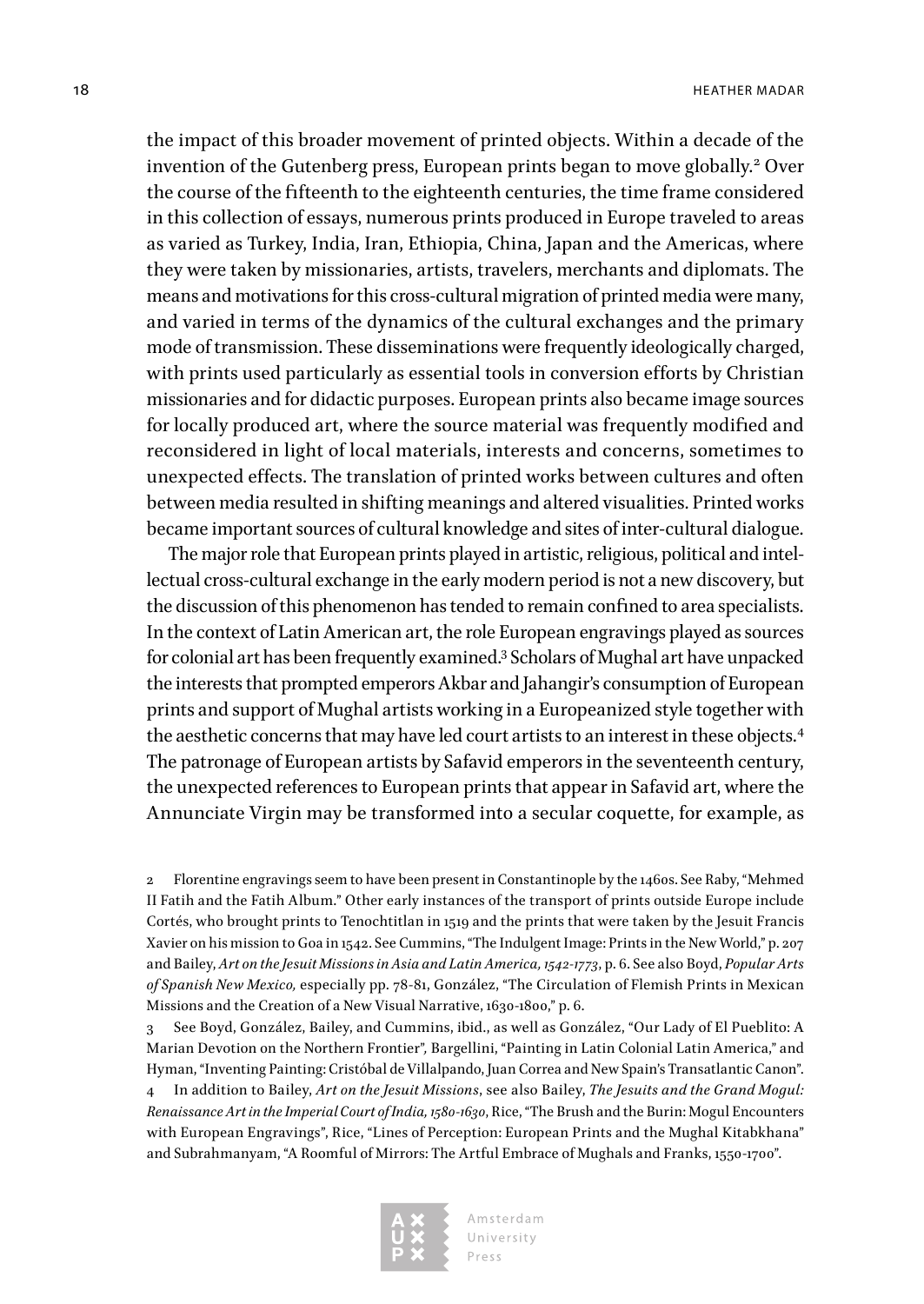well as the role of the New Julfa Armenian community in this process of exchange have similarly received scholarly attention.5 The work of regional studies is clearly essential, and the dynamics of each individual case differ in important ways which should not be flattened by a more comprehensive or integrative approach. Yet the local focus has meant that the larger dynamics and global nature of the migrations of European prints in this period have remained under-discussed.

A concern with the movement of images in time and space and across cultural boundaries can be traced back at least to Aby Warburg's notions of *Bilderfahrzeuge* – the migration of images – and *Wanderstrasse* – migratory paths. Both concepts recognize the translation, recontextualization and adaptation that occur through image travel and motif transmission, which for Warburg principally concerned the migration of images and motifs from antiquity to the Renaissance. $^6$  Various contemporary theoretical models and terminologies for the process of cultural exchange help to conceptualize the dynamics at play in the global spread of European prints in the early modern period. Of particular use are terminologies and paradigms that consider the reciprocal, dialogic nature of exchange, and that recognize the active agency of participants on both sides of inter-cultural exchange.

Gauvin Alexander Bailey notes that the concept of transculturation "accommodates the more reciprocal nature of cultural exchange […] allows influence to run in two directions […] each side experiences partial loss and partial gain as they forge a new, third culture."7 The theme of reciprocity is also underlined by Peter Burke, who writes that "when there is an encounter between two cultures, information usually flows in both directions, even if in unequal amounts." He further states that "it has become increasingly apparent that reception is not passive but active. Ideas, information, artifacts and practices are not simply adopted but adapted."<sup>8</sup> Thomas DaCosta Kaufmann, Catherine Dossin and Béatrice Joyeux-Prunel have recently proposed circulation as a way of conceptualizing transcultural exchange "through a historical materialist perspective" as it permits a focus on "the materiality of the object and the image as well as the diverse modes of circulation and the various contexts in which they occur."9 They are careful to note that circulation is not the

5 See Schwartz, "Terms of Reception: Europeans and Persians and Each Other's Art" as well as Bailey, "Frankish Masters: A Safavid Drawing and its Flemish Inspiration," and Landau, "Reconfiguring the Northern European Print to Depict Sacred History at the Persian Court".

6 See Despoix, "*Translatio* and Remediation: Aby Warburg, Image Migration and Photographic Reproduction". Andrea Bubenik also addresses this briefly in *Reframing Albrecht Dürer: The Appropriation of Art, 1528-1700*, p. 3. There is also currently an international working group: *Bilderzeuge*: Aby Warburg's Legacy and the Future of Iconography.

7 Bailey, *Art on the Jesuit Missions,* p. 22.

8 Burke, "Translating Knowledge, Translating Cultures", p. 70.

9 Kaufmann, Dossin and Joyeux-Prunel, "Introduction: Reintroducing Circulations: Historiography and the Project of Global Art History", pp. 1-2.

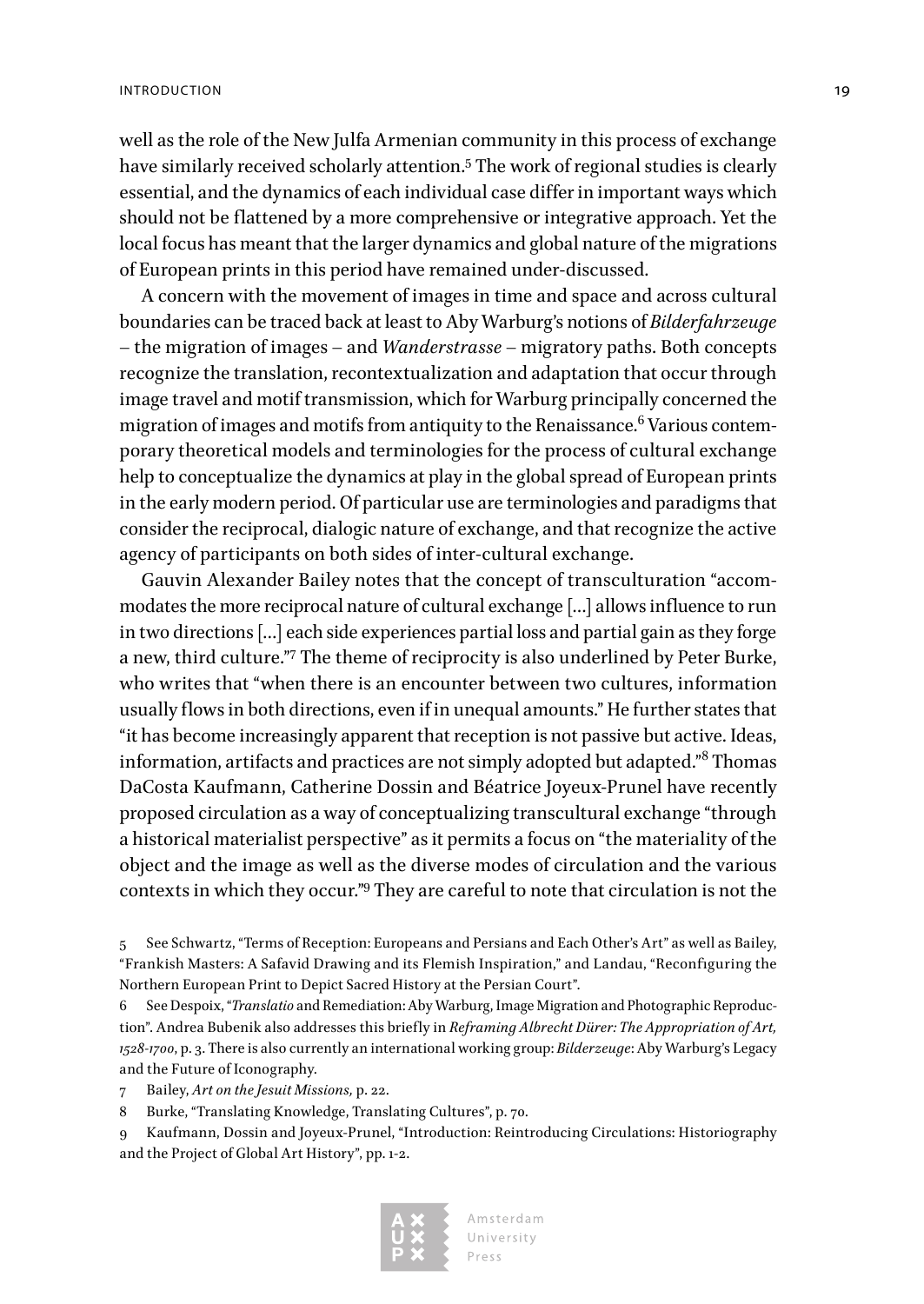familiar study of influence or diffusion but rather allows for a horizontal model of cross-cultural study rather than a hierarchical, vertical one that prioritizes Europe. Their highlighting of agency, the complexity of exchange and the return to the material parallels key themes in recent studies of print circulation in a global context. The necessity of understanding prints as active agents engaged in complex cultural processes rather than as passive bearers of information also speaks to broader recent reconsiderations of the print medium in this period.<sup>10</sup>

Sanjay Subrahmanyam's discussion of cultural commensurability and incommensurability – cultural permeability or impermeability – is also relevant in this context.11 In different sites and at varying chronological moments a greater or lesser degree of cultural commensurability is present, leading to a deeper or more superficial level of visual response, or to an outright rejection of the visual forms and ideas mediated through print circulation. Subrahmanyam further points to the need to focus on the "acts that produced commensurability," noting that these tend to result from the agency of specific influential actors.<sup>12</sup> The issue of agency, the particularity of local circumstances and the need to move away from a model of passive, actor-less diffusion is again clear.

Stephanie Porras, using Maerten de Vos's engraving of *St. Michael the Archangel* as a case study, has recently argued that the rapid, multi-directional spread of certain prints in this period is usefully linked to the contemporary concept of the viral media object.13 Certain specific prints indeed re-appear in multiple, distinct cultural contexts in this period. In addition to Porras's example of *St. Michael the Archangel*, which appeared throughout Latin America and also in South Asia, other examples include an engraving of St. Jerome by Mario Cartaro after Michelangelo's Moses, which appeared in both China and Mughal India,14 or Dürer's Rhinoceros, "the most internationally received and widely dispersed of his entire print oeuvre."15 Similarly, a handful of artists are prominently represented in cross-cultural printed exchange, and their prominence seems unlikely to be accidental. Dürer, Rubens, de Vos and the Wierix brothers are just a few such artists. Notably, the artists and prints that were among the most circulated globally reflect some of the most celebrated artists of the European print tradition. It is clear in some instances that the widespread appearance of certain works was intentional, for example the spread

- 14 Bailey, *Art on the Jesuit Missions,* pp. 97. 119.
- 15 Bubenik, *Re-Framing Albrecht Dürer*, p. 100.



<sup>10</sup> See *Prints in Translation, 1450-1750, Image, Materiality, Space*, particularly Wouk, "Toward an Anthropology of Print," pp. 1-18.

<sup>11</sup> Subrahmanyan, "A Roomful of Mirrors," particularly pages 39-40 and 76-77.

<sup>12</sup> Ibid, p. 77.

<sup>13</sup> Porras, "Going Viral? Maerten de Vos's St. Michael the Archangel". See also Porras, "St. Michael the Archangel, Spiritual, Visual and Material Translations from Antwerp to Lima".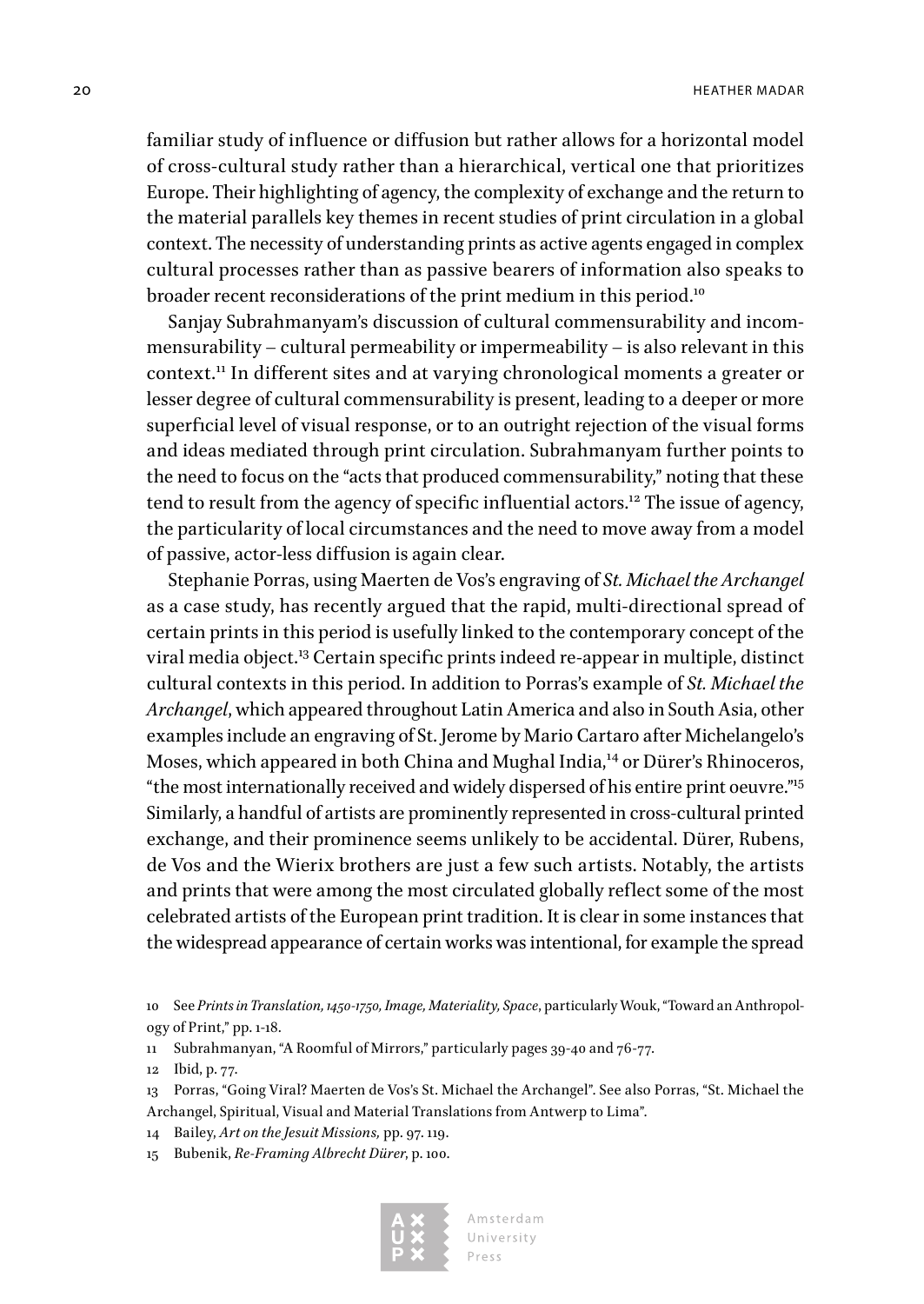#### INTRODUCTION 21

and influence of works by de Vos and the Wierixes through the Jesuit reliance on Jerome Nadal's *Evangelicae Historicae Imagines* in their global missions. Yet in some instances the answer is less clear. Why certain printed images became as popular as they did, and what work they performed in their multiple sites of reception are questions of considerable interest and are best studied through a global lens.

As the example of Nadal's *Evangelicae Historicae Imagines* suggests, some works were created with the global context in mind, typically with the intent of evangelization and conversion to the Catholic faith. In other instances, images that seem to have passed largely without comment in the European context found widespread reception in the global context, seeming to speak in an external context in a way that they did not internally. The *Franciscan Allegory in Honor of the Immaculate Conception* engraved by Paul Pontius after an oil sketch by Rubens (oil sketch dated 1632, engraving dated *c.* 1632-1658), for example, seems to have had less influence in Europe, yet resonated broadly and unexpectedly in the context of the colonial Americas.16 The intersection in such instances of artistic intention with multiple receptions across cultural contexts gets at an interesting and under-explored dimension of cross-cultural exchange.

Related to the phenomenon of the "viral" image is the question of which cultural agents drove reception of European prints in different global contexts in this period. Europeans clearly instigated and perpetuated the spread and use of prints in missionary contexts for the purposes of conversion and neophyte support, whether in colonial Latin America or the Jesuit missions in Asia. Yet Safavid, Ottoman and Mughal rulers intentionally sought out European art, including European prints. In the case of Iran, some European actors, notably the Dutch East India Company (VOC), were strongly reluctant to participate in the transmission of European images, printed or other. In the case of the Dutch East India Company, this was seemingly a result of a conservative, and indeed inaccurate, reading of Shia Islam and its receptivity to figural imagery.<sup>17</sup> In other instances, the spread of European prints seems more happenstance, with prints recorded in European merchant stalls in Iranian markets and transported by European merchants to Istanbul, where it would appear that interested artists and patrons might have had the opportunity to seek them out or perhaps even have simply chanced upon them.<sup>18</sup> In the case of the Armenian merchant community of New Julfa, a suburb of Isfahan, European prints were deliberately imported for the use of that community, yet they in turn

<sup>18</sup> Bailey, "Frankish Masters," p. 31 notes that European engravings were available at the stalls of European merchants in the Isfahan *Maydan*, or main public square in the seventeenth century, a fact supported by the travelogue of Pietro della Valle. Raby, "Mehmed II Fatih," p. 45 posits exchange of European engravings in Constantinople through Florentine merchants residing in Pera.



<sup>16</sup> González, "The Circulation of Flemish Prints," p. 11.

<sup>17</sup> Schwarz, "Terms of Reception," p. 25.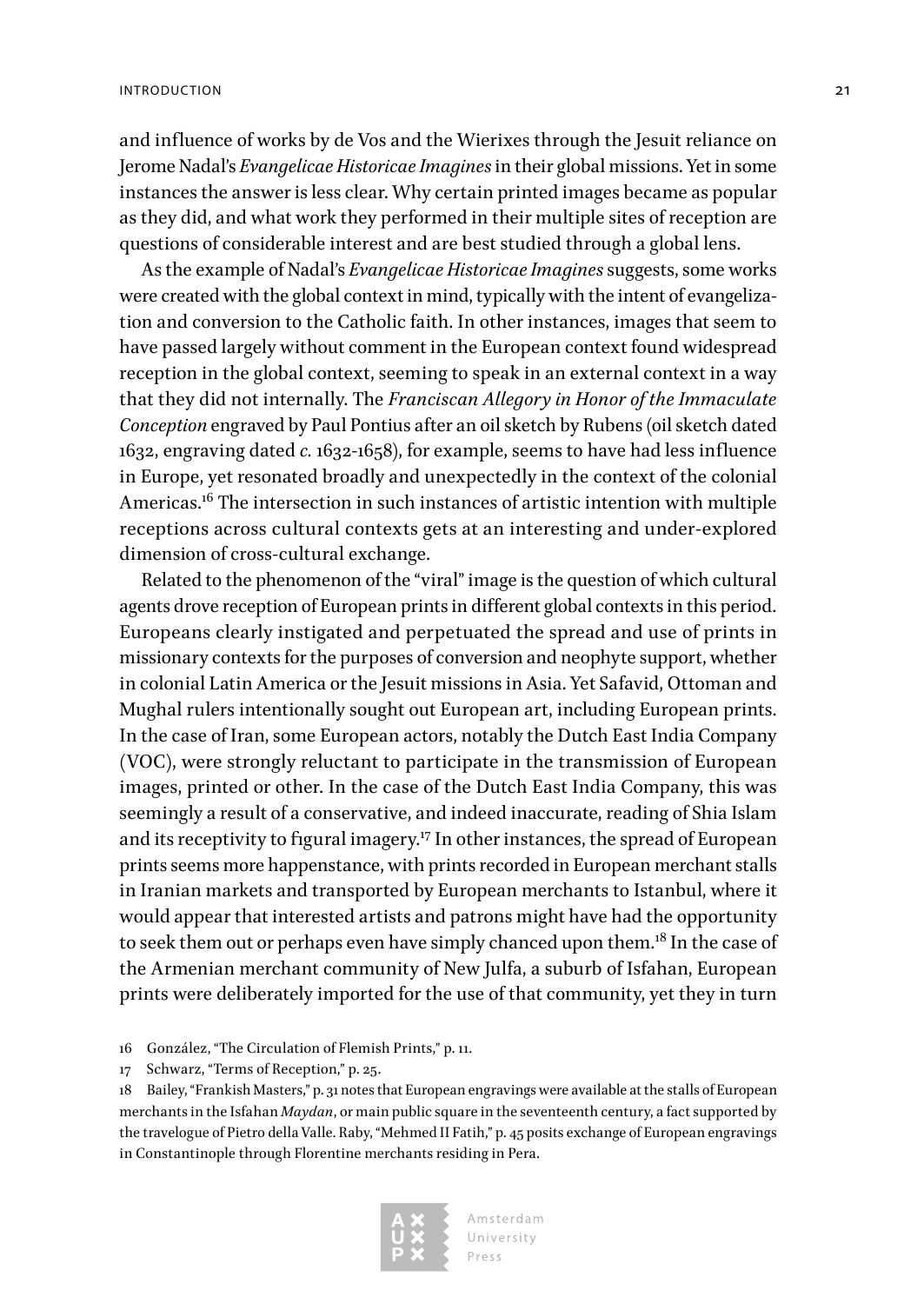22 **HEATHER MADAR** 

appear to have played a secondary mediating role in transmitting European visual ideas to the Safavid court.<sup>19</sup>

The idea of the active participation and agency of participants on both sides of cultural exchange stresses that while European missionaries, for example, clearly had a specific agenda in disseminating European prints in non-European contexts, non-European recipients were far from passive in their reception and possessed their own motivations for engagement. Two culturally distinct examples of royal engagement with European prints via the Jesuit missionary presence illustrate this point. In early seventeenth-century Ethiopia, Jesuit sources document that a relative of the Ethiopian King Susniyos commissioned a copy of every engraving in Nadal's *Evangelicae Historia Imagines.* At the King's request, Jesuits explained the images to him and he subsequently commissioned his own painted copies of the images. While the motivations of both the King and his relative are not recorded, this occurred during a transformational period in Jesuit missionary activity in Ethiopia.20 The motivations of the actors on either side of the exchange could be in opposition or conflict in subtle or even overt ways. Exchange between monarchs and Jesuit missionaries in Mughal India provides an example where the not so hidden agenda of the Jesuit missionaries conflicted with the interests of the emperors. In this instance, as Bailey describes, "each side [was] attempting to subtly subvert the other."21 The Jesuits were keen to supply images of Christian subjects and wrote optimistically of the emperor's imminent conversion to Christianity. The apparent motivations of Akbar and Jahangir, by contrast, are argued to range from a detached interest in world religions to the viewing of Christian devotional art as both powerfully expressive and as a screen onto which their specific political ideology could be projected.

The Mughal case is exceptional in that the interests of the various parties are recoverable to at least some extent. While scholars have interpreted the specifics of the imperial interest differently, the fact of their response is evident through the visual record. To fully understand the nature of the reception of European prints in a global context and the transformations and translations that occurred, written responses that record the response of non-European viewers to European art are clearly desirable. There is an overall lack of such written sources, however. A few dismissive comments by Chinese literati about European art in general are the exception rather than the rule.<sup>22</sup> Examination of the translations, reframings and

19 Landau, "Reconfiguring the Northern European Print."

20 Bosc-Tiessé, "The Use of Occidental Engravings in Ethiopian Painting in the  $17<sup>th</sup>$  and  $18<sup>th</sup>$  Centuries", pp. 84-86. The event is recorded in the Jesuit's 1611 Goa letter.

21 Bailey, *Art on the Jesuit Missions,* p. 11

22 Ibid., p. 82. Bailey also notes that "very few non-European people wrote about European art," p. 13. Although not focused specifically on prints, Powers also provides a discussion of Chinese commentary

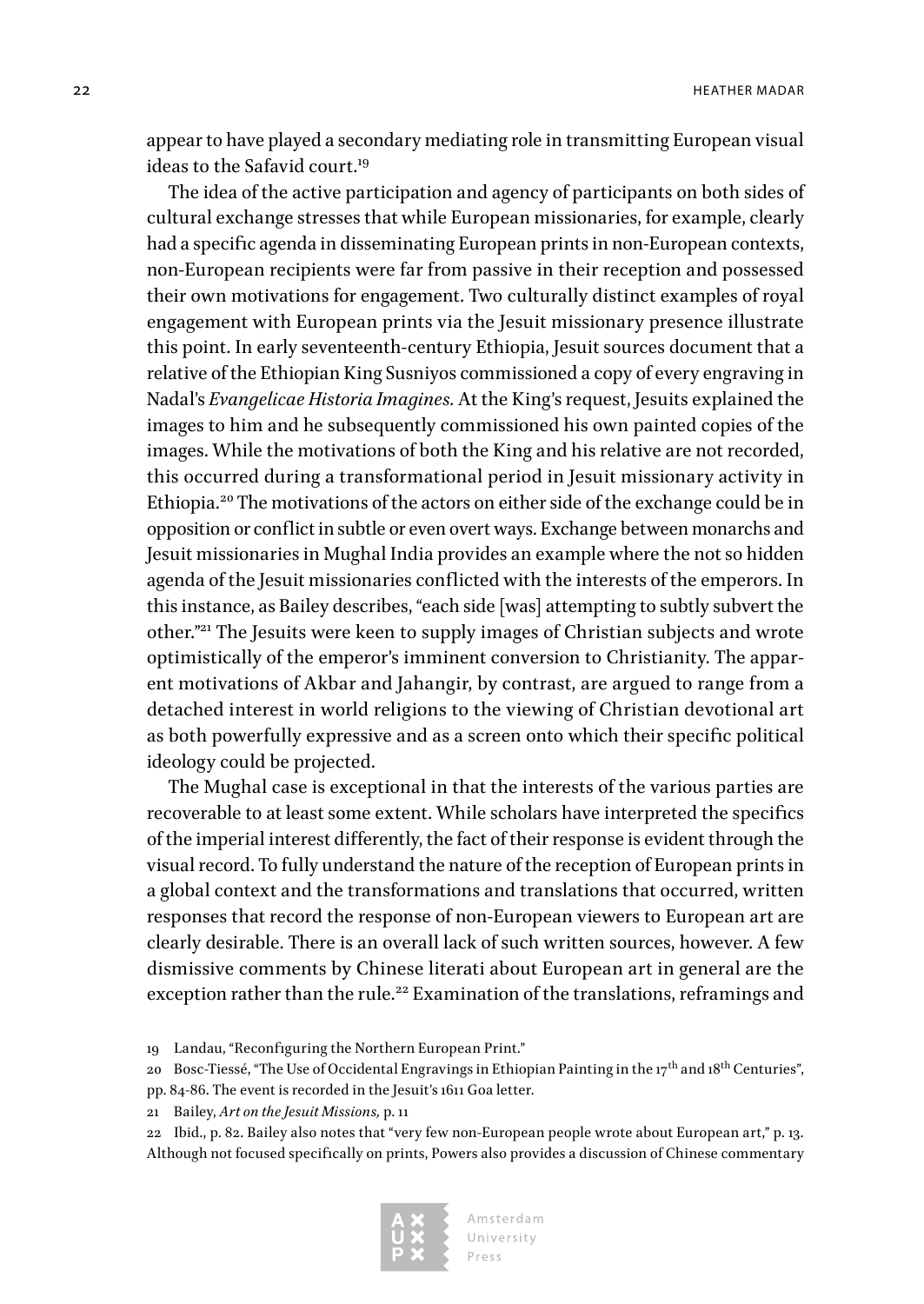repurposing of these objects in many cases provides the only way to re-construct original responses and the larger conceptual frameworks that supported them. To return to the Mughal context, Yael Rice discusses a dimension of aesthetic reception of European prints beyond political utility or curiosity that further suggests how printed works in some cases could enable a kind of cross-cultural theoretical discourse through visual rather than written means. Rice argues that the placement of European prints within Mughal albums highlights a subtlety of aesthetic theory, suggesting a conceptual fluidity between calligraphy and painting that belies a seeming inflexibility in written treatises from the time.<sup>23</sup> Also in reference to the Mughal context, Subrahmanyam suggests that the interest in European prints reflects a broader visual eclecticism on the part of Mughal leaders and artists that led to an adaptation of European representational techniques rather than an interest in content or a repurposing of Catholic religious iconography.<sup>24</sup>

Yet cross-cultural translations of European prints can also highlight what might be seen as failures of cultural encounter in the early modern period, as Kristel Smentek suggests in her contribution to this collection where she explores an example of print transmission that ultimately resulted in little to no impact. Many of the objects discussed in the scholarly literature related to this phenomenon are singular, reflecting an often short-lived moment of influence, openness or experimentation. The hybrid styles that resulted in many cases do not reflect a transformative moment, but rather hint in tantalizing ways at artistic traditions that never developed, for example in the case of Japan, or signal the ultimately temporary nature of the influence of European prints in a number of (although certainly not all) global contexts in this period. In cases where the European influence did persist, it was often accompanied by a suppression of Indigenous traditions, which must surely be seen as a failure of cross-cultural exchange. The recognition of failures and the questioning of successes intersect with larger questions that have been posed about the overall significance of global art traditions on European art in the early modern period. Some scholars have expressed skepticism that objects that reflect cross-cultural exchange, whether European paintings with Arabic calligraphy or Ottoman miniatures that reflect knowledge of European portrait types show anything other than a passing trend rather than signaling a transformative moment

on European art in the early modern period in "The Cultural Politics of the Brushstroke." Schwarz states that "Dutch texts on Persian art are virtually non-existent, and Persian ones on Dutch art completely so." "Terms of Reception," p. 26.

<sup>24</sup> Subrahmanyam, "A Roomful of Mirrors," p. 53. Subrahmanyam also explicity takes issue with some of Bailey's conclusions referenced above, particularly Bailey's assertion that Catholic devotional art was seen as "culturally neutral" and as such able to be repurposed by the Mughals for political aims. See particularly p. 46.



<sup>23</sup> Rice, "The Burin and Brush," p. 309.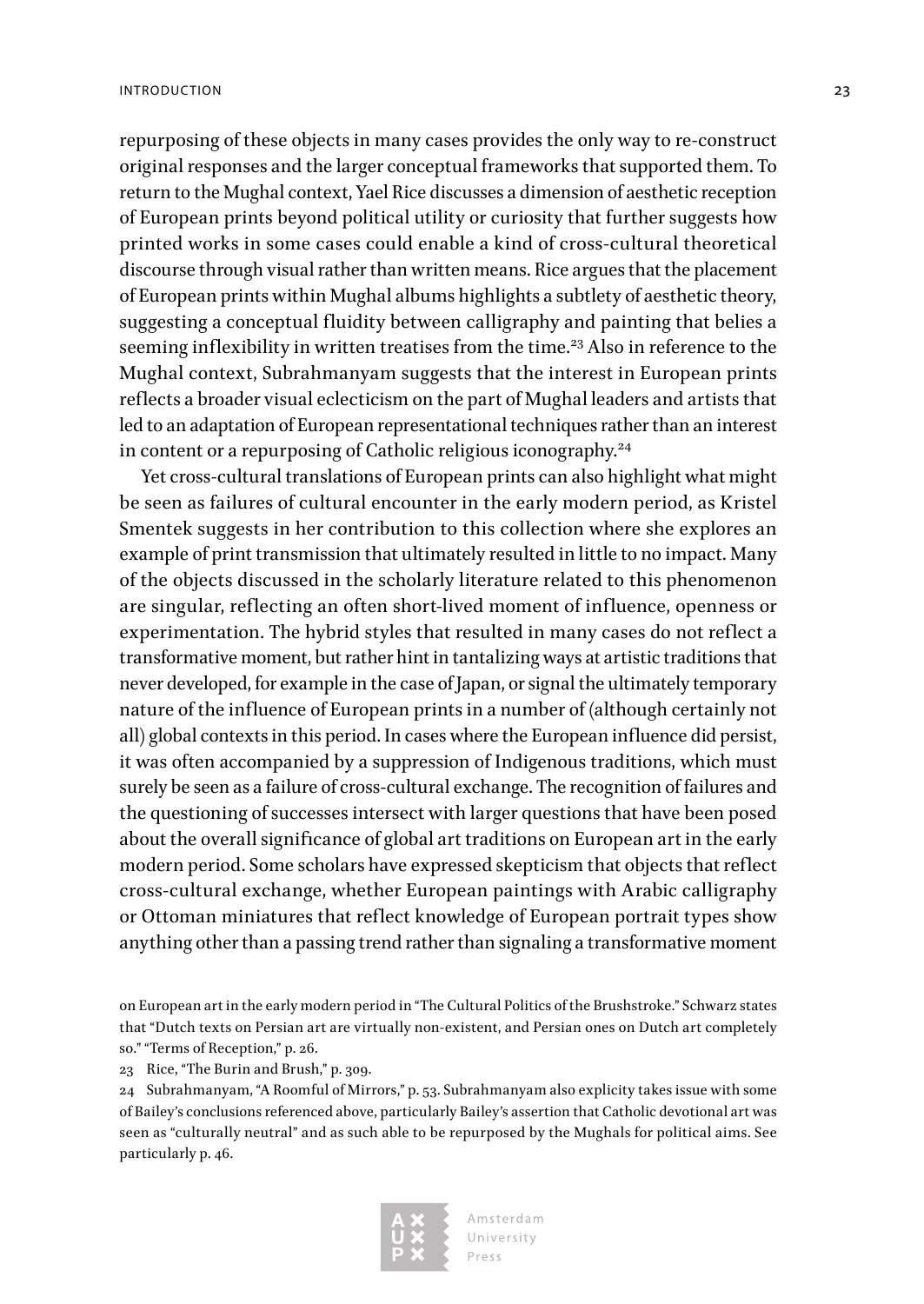of engagement.25 The moments of failure or of merely temporary engagement in the context of prints can also usefully contribute to this broader consideration.

The global transmission and reception of European prints in the early modern period clearly connects with broader interrogations about the global Renaissance moment.<sup>26</sup> Methodological issues specific to the topic are also raised by recent scholarship, including the essays in this collection. Work on this topic has tended to be iconographic. A Warburgian tracing of motifs from their origin in specific European prints to their appearance in non-European copies dominated many earlier discussions, with attention paid to the visual traces of what are often lost originals and to the ways in which the original was modified in copies. While this type of work is clearly foundational, a number of newer studies of the global transmission and reception of European prints have stressed the need to move beyond a purely iconographical approach. Thomas Cummins, describing the tendency for the study of prints in the context of the colonial Americas to focus on this type of source/copy analysis states: "Although such an approach illuminates some of the most obvious functions of prints […] it generally fails to explain the more complex and active functions of printed materials in a colonial context."<sup>27</sup> Yael Rice similarly describes how "the primary attention of studies of the artistic response to these works has been on Mogul compositions painted after or inspired by European sources" with little attention paid to the actual prints themselves.<sup>28</sup>

One move away from simple source tracing has been to stress the intentional engagement with European prints by artists, patrons and publics outside Europe. In part, this recognizes that even fairly close copies recontextualized and transformed originals to create meanings that were distinct and locally specific. Cruz González, discussing the *Franciscan Allegory in Honor of the Immaculate Conception* by Pontius after Rubens, for example, shows how the specifically Spanish Habsburg political overtones of the original were transformed in the colonial context to respond to a range of local concerns, whether Franciscan missionary accomplishments or the Royalist cause in the nineteenth century.<sup>29</sup> Cummins furthermore suggests the utility of prints in the formation of new publics and in the consolidation of new

25 See for example Grabar, "Review," p. 190 who describes the effect of Renaissance transculturalism on the visual arts as "quite limited" and restricted to "minor themes." Harper has similarly suggested that the results of cross-cultural contact on visual arts in the Renaissance period were comparatively limited. "Introduction," pp. 5-6. See also Subrahmanyam's discussion of the European response to Mughal art in "A Roomful of Mirrors."

26 See, for example, Burke, Clossey and Fernández-Armesto, "The Global Renaissance."

27 Cummins, "The Indulgent Image," p. 204. González similarly describes the need "to move beyond identification and better understand said sources and the process of appropriation and transformation." in "Our Lady of El Pueblito," p. 16.

28 Rice, "The Burin and Brush," p. 305.

29 González, "Our Lady of El Pueblito" and "The Circulation of Flemish Prints."

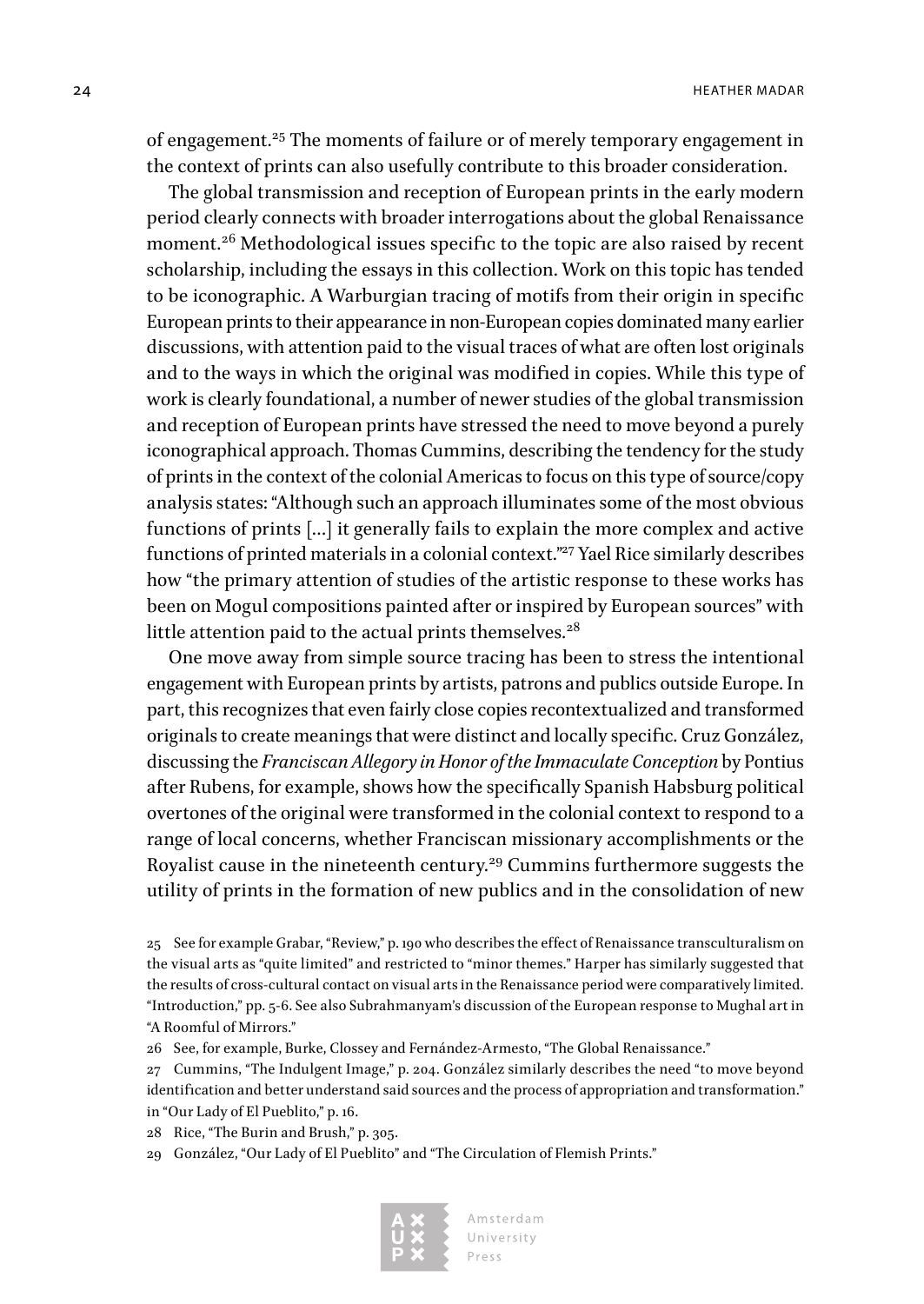collective identities: "Prints could quickly create a common visual culture over a vast geographic area […] prints had agency in forming a community of citizens who could imagine themselves as participating in a single culture."30

Other scholars have turned away from iconography to stress the materiality of prints as objects, examining the way that European prints could be literally reframed and recontextualized in some instances, for instance in the *muraqqas* or albums found in a number of sites across the Islamic world in the early modern period. A cross-cultural dialogue also emerged around the materials of printmaking, whether print processes – particularly in places without a local print tradition – or the tools of burin and ink. Bailey has commented on the fascination that the print process and its tools had for the Mughal Emperor Jahangir as well as the differing reception that prints had as objects in Japan and China. In China, due to its long tradition of woodblock prints, local artists were able to adapt both the technique as well as style of European prints, which Bailey contrasts with Japan, then without a local printing press tradition.31 A similar turn from iconography to the print as material object can also be seen in scholars who consider the formal or aesthetic response of non-European artists and patrons to the graphic linearity of prints. Yael Rice, for example, has posited that "as heirs to an artistic tradition concerned primarily with line and contour […] Mogul artists and patrons were particularly drawn to the physical and technical qualities of European engraving."32 Materiality is also central to the consideration of the transformation of prints into different media forms, frequently with local significance, whether feather mosaics in Mexico, crystal statues in Goa, or textiles in Safavid Iran. Yet in other instances, particularly Latin America, the original European prints rarely survive, and a discussion of materiality in part must consider loss and absence.33

The status of original versus copy is a complicated one even in a strictly European context, with the valuation of the original and concomitant denigration of the copy seen in later periods projected back onto the early modern. Yet as scholars such as Andrea Bubenik have discussed, this misses the mark even in a purely European context, where copying was an expected part of workshop practice, and imitative ability was valued in numerous contexts.34 Bubenik has argued that copying in the

<sup>34</sup> Bubenik, *Reframing Albrecht Dürer,* 74-75.



<sup>30</sup> Cummins, "The Indulgent Image," p. 204.

<sup>31</sup> Bailey, *The Jesuits and the Grand Mogul*, p. 30 and *Art on the Jesuit Missions*, p. 78. See also *China on Paper: European and Chinese Works from the Late Sixteenth to the Early Nineteenth Century* for discussion of prints in the context of European and Chinese exchange.

<sup>32</sup> Rice, "Burin to Brush," p. 305. See also Yael Rice, "Lines of Perception: European Prints and the Mughal Kitabkhana."

<sup>33</sup> Hyman and Leibson, "Colonial Surfaces: Prints, Loss and Latin America." See also Hyman, "Patterns of Colonial Transfer: An Album of Prints in Mexico City."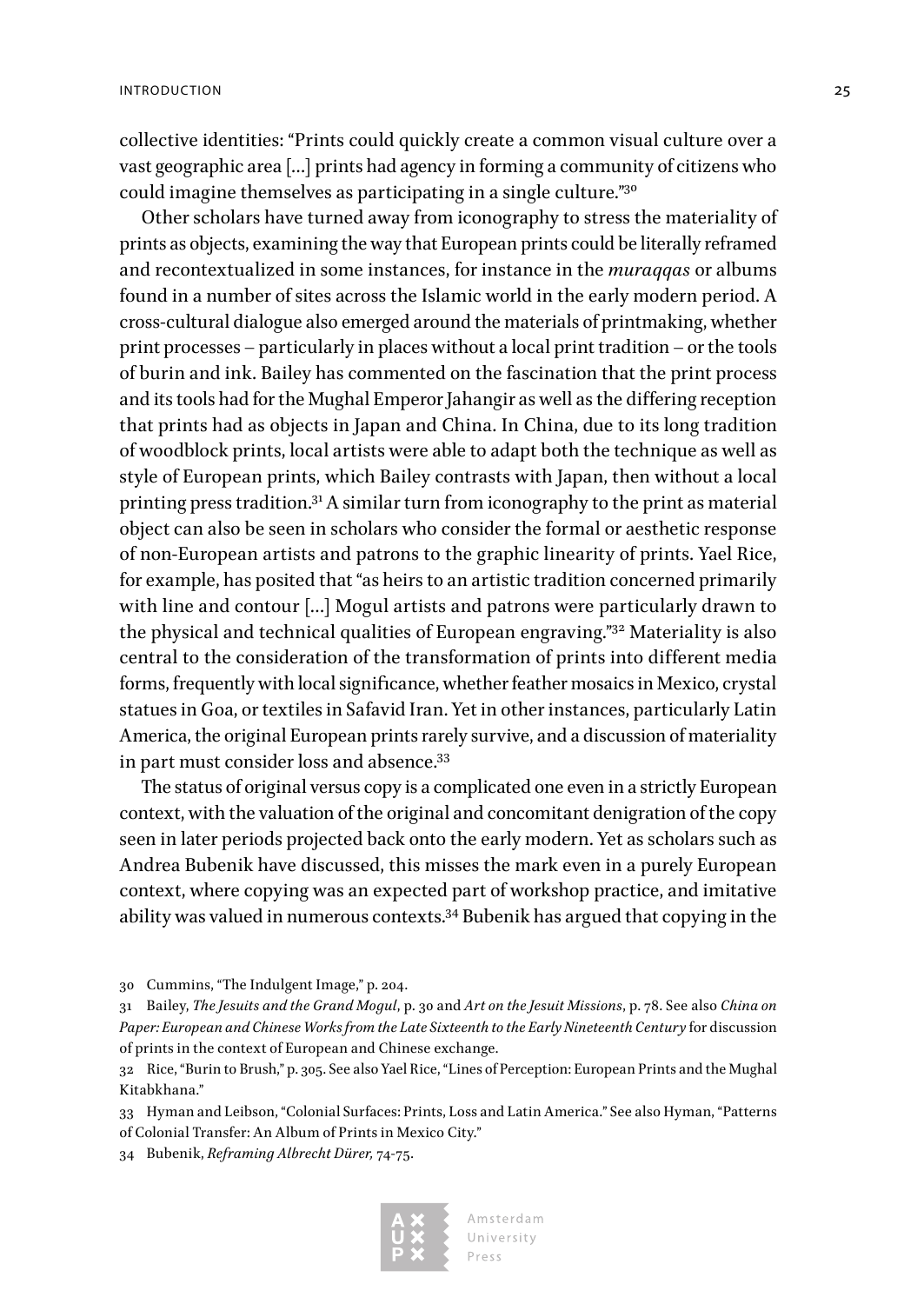early modern period is more appropriately understood as appropriation, with the active, intentional transformation implied by the term. As she states, imitation in the sixteenth and seventeenth centuries should be seen as a "creative assimilation with the aim of a new presentation."35 In discussions of cross-cultural copying there has been a tendency to see a fairly simple binary of original and copy. Non-European examples were reduced to a kind of rote mimesis of lesser artistic value, reflecting an earlier era's prioritization of the European over the non-European and the problematic narrative of a uniquely Western creative impulse inspired by individual genius.

It is clear that the dynamics of this cross-cultural reception were considerably more complicated than the straightforward original/copy model would indicate. Newer studies have stressed the hybridization that often resulted. In some instance, non-European artists developed hybrid styles, reflecting a complex negotiation between local traditions and European pictorial conventions such as shading, perspective and realism. To cite one example, the seventeenth-century *St. Michael Slaying the Dragon*, painted in Macao by a Japanese artist, is based on *Quis Sicut Deus,* an engraving by Jerome Wierix (1619). The artist replaced the angel's lance with a samurai sword, posed him in a stance reminiscent of Buddhist guardian kings and adorned him with decorative patterns that have their origin in Asian rather than European motifs.36 In a Safavid example mentioned above, the sixteenth-century artist Sadiqi Beg transformed a fifteenth-century Flemish engraving of the Annunciation by the Master of the Madonna of the Banderoles into a de-Christianized image that may read simply as the interaction of a young man and woman over a book.37 In other instances, works took on hybrid meanings, where the Virgin Mary could be merged with Mesoamerican goddess symbolism in one context or with the Buddhist figure of Guanyin in another.<sup>38</sup> Rather than simply reflecting passive reception and rote copying, the active role of local artists is clear. Local and Indigenous artists in many instances sought out and consciously chose to respond to European prints and selectively appropriated, translated and transformed them.

The contributions to this volume contribute to the ongoing evolution of scholarship on the transmission of European prints in non-European contexts in a variety of ways. The individual case studies collectively provide a global lens, demonstrating the scope of this phenomenon in the early modern period. The authors explore specific instances of print transmission and reception in India, the Ottoman Empire, Iran, Japan, colonial Latin America – including both Mexico and the Viceroyalty of Peru – and among the Armenian diaspora in this period. Local differences in

<sup>38</sup> Bailey, *Art on the Jesuit Missions in Asia and Latin America*, p. 29



<sup>35</sup> Ibid, p. 75.

<sup>36</sup> Bailey, *Art on the Jesuit Missions*, p. 77.

<sup>37</sup> Bailey, "Frankish Masters" and Schwarz "Terms of Reception."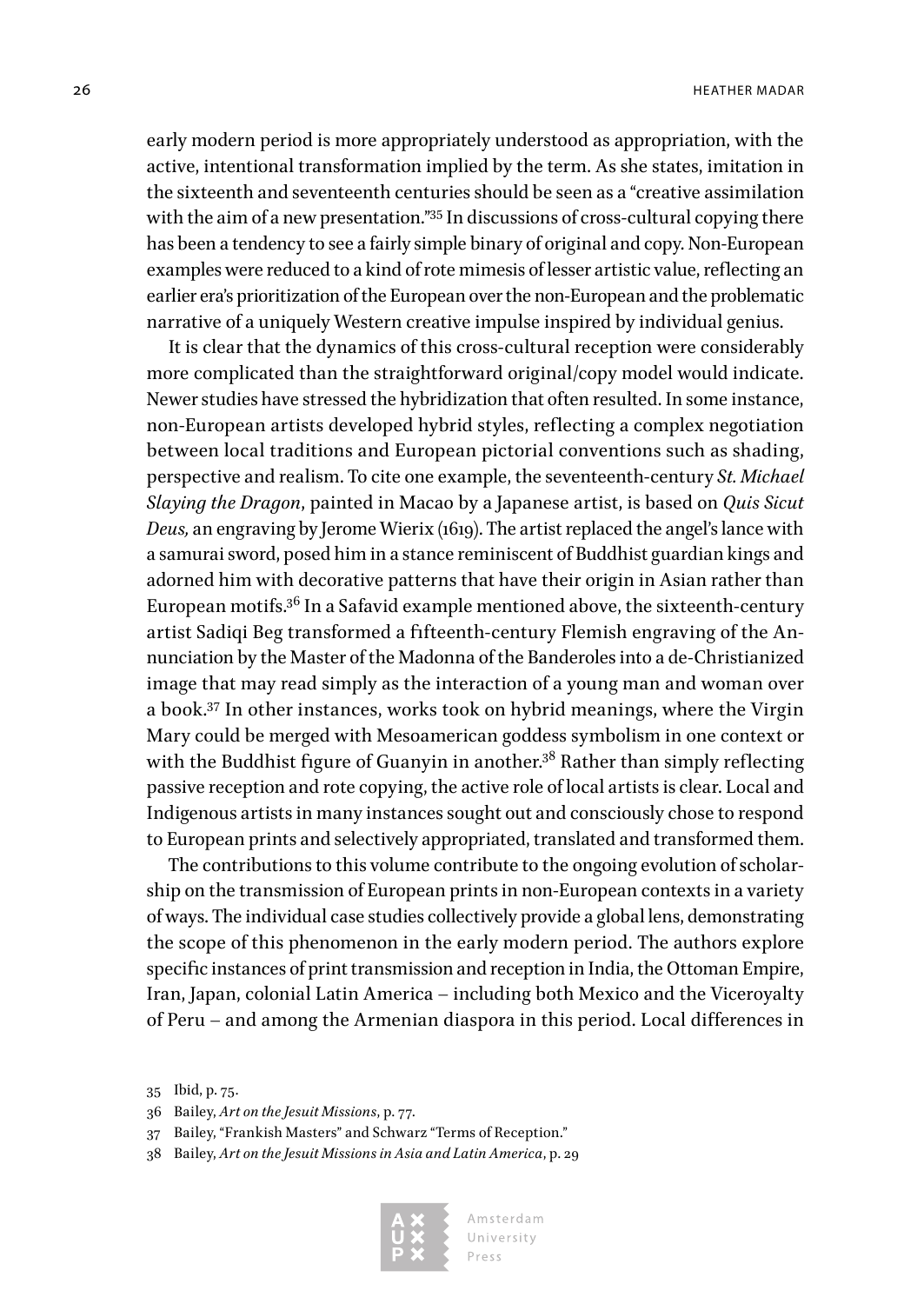reception, motivation and use are highlighted by each case study, while broader trends emerge from the collection as a whole, in particular methodological concerns with materiality, hybridity, intentionality and agency.

Kristel Smentek, Sylvie Meriam, Alexandre Ragazzi and Corinna Gallori all focus in various ways on issues of materiality, a theme also identified by Edward H. Wouk as a central one to more recent scholarship on prints.39 Kristel Smentek explores the re-framing and re-contextualization of four prints by Heinrich Aldegrever as tangible objects in a Persian *muraqqa* while Corinna Gallori stresses the materiality as well as the hybridity of Mexican featherwork. Sylvie Meriam considers the translation of European prints by Armenian artists into multiple media, while Alexandre Ragazzi explores the dual role of prints and plastic models as transmitters of style in the Viceroyalty of Peru. Raphaèle Presinger along with Linda Báez and Emilie Carreón also consider the colonial Latin American context, exploring issues of hybridity of both form and iconography along with issues of intentionality in the examples of the *Virgin of Guadalupe* and the *Rhetórica Christiana*, a text about evangelization in Mexico written by the Franciscan friar Diego de Valadés. Yoshimi Orii, Saleema Waraich and Heather Madar focus on issues of reception, examining the motivations and information taken by artists, viewers, and in the case of Waraich and Madar, political agents in Mughal India (Waraich), Ottoman Turkey (Madar) and Japan (Orii). Orii shifts the lens from the Jesuits to Japanese converts in her exploration of the use of printed materials from the Jesuit press. Waraich argues that European secular prints depicting nude and semi-nude female bodies were used to help visualize Mughal notions of female sexuality in the court context, while Madar examines a complex back and forth between European prints and Ottoman paintings in the construction of Ottoman sultan portraits. The essays highlight issues of agency, hybridity and materiality as common concerns at the same time that they underline the continued necessity of focusing on individual examples of the broader phenomenon in their particular circumstances.

### **Bibliography**

- Bailey, Gauvin Alexander. *Art on the Jesuit Missions in Asia and Latin America, 1542-1773*. Toronto: University of Toronto Press, 1999.
- Bailey, Gauvin Alexander. *The Jesuits and the Grand Mogul: Renaissance Art in the Imperial Court of India, 1580-1630*. Freer Gallery of Art, Smithsonian, 1998.
- Bailey, Gauvin Alexander. "Frankish Masters: A Safavid Drawing and its Flemish Inspiration," *Oriental Art*, 40:4 (1995): 29-34.
- 39 Wouk, "Toward an Anthropology of Print," pp. 12-13.

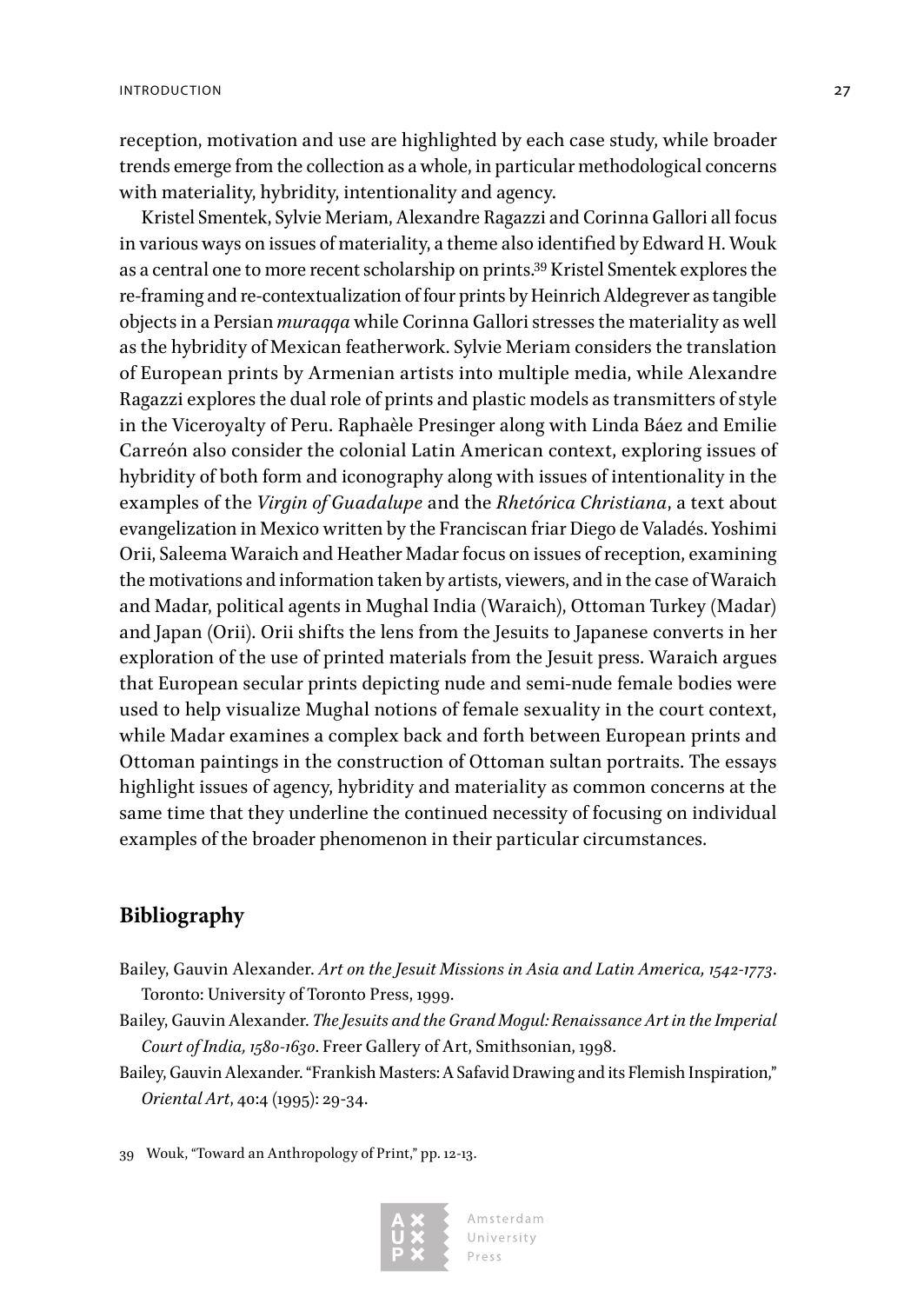- Bargellini, Clara. "Painting in Latin Colonial Latin America," in *The Arts in Latin America*, New Haven: Yale University Press, 2006, 322-331.
- Bosc-Tiessé, Claire. "The Use of Occidental Engravings in Ethiopian Painting in the 17<sup>th</sup> and 18th Centuries," in *The Indigenous and the Foreign in Christian Ethiopian Art: On Portuguese-Ethiopian Contacts in the 16th-17th Centuries*, eds. Isabel Boavida and Manuel João Ramos. London: Routledge, 2004*,* 83-102.

Boyd, E. *Popular Arts of Spanish New Mexico*, Santa Fe: Museum of New Mexico Press, 1974.

- Bubenik, Andrea. *Reframing Albrecht Dürer: The Appropriation of Art, 1528-1700*, Aldershot: Ashgate, 2013.
- Burke, Peter. "Translating Knowledge, Translating Cultures," in *Kultureller Austausch: Bilanz und Perspektiven der Frühneuzeitforsching*, ed. Michael North. Cologne: Böhlau, 2009, 69-77.
- Burke, Peter, Clossey, Luke and Fernández-Armesto, Felipe. "The Global Renaissance," *Journal of World History*, 28:1 (2017): 1-30.
- Cummins, Tom. "The Indulgent Image: Prints in the New World," in *Contested Visions in the Spanish Colonial World*, ed. Ilona Katzew. Los Angeles: Los Angeles County Museum of Art, 2011, 203-225.
- Despoix, Philippe. "*Translatio* and Remediation: Aby Warburg, Image Migration and Photographic Reproduction," *SubStance*, 44:2 (2015): 129-150.
- Eisenstein, Elizabeth. *The Printing Revolution in Early Modern Europe*, 2<sup>nd</sup> edition. Cambridge: Cambridge University Press, 2005.
- Gonazález, Cristina Cruz. "The Circulation of Flemish Prints in Mexican Missions and the Creation of a New Visual Narrative, 1630-1800," *Boletìn: Journal of the California Mission Studies Association*, vol. 25 (2008): 5-34.
- González, Cristina Cruz. "Our Lady of El Pueblito: A Marian Devotion on the Northern Frontier," *Catholic Southwest: A Journal of History and Culture*, vol. 23 (2012): 3-21.
- Grabar, Oleg. "Review," *The Art Bulletin*, 85:1 (2003): 189-193.
- Harper, James. "Introduction," *The 'Turk' and Islam in the Western Eye: Visual Imagery Before Orientalism*, Aldershot: Ashgate, 2011, 1-20.
- Hyman, Aaron. "Inventing Painting: Cristóbal de Villalpando, Juan Correa and New Spain's Transatlantic Canon, *Art Bulletin*, 99:2 (2017): 102-135.
- Hyman, Aaron and Leibson, Dana. "Colonial Surfaces: Prints, Loss and Latin America," presented at *Books and Prints Between Cultures, 1500-1900*, Amherst College, September 18- 19, 2015.
- Hyman, Aaron. "Patterns of Colonial Transfer: An Album of Prints in Mexico City," *Print Quarterly*, XXXIV: 4 (2017): 393-400.
- Ivins, William. *Prints and Visual Communication*. Cambridge, MA: MIT Press, 1969.
- Kaufmann, Thomas DaCosta, Dossin, Catherine and Joyeux-Prunel, Béatrice. "Introduction: Reintroducing Circulations: Historiography and the Project of Global Art History," in *Circulations in the Global History of Art*, Aldershot: Ashgate, 2015, 1-22.